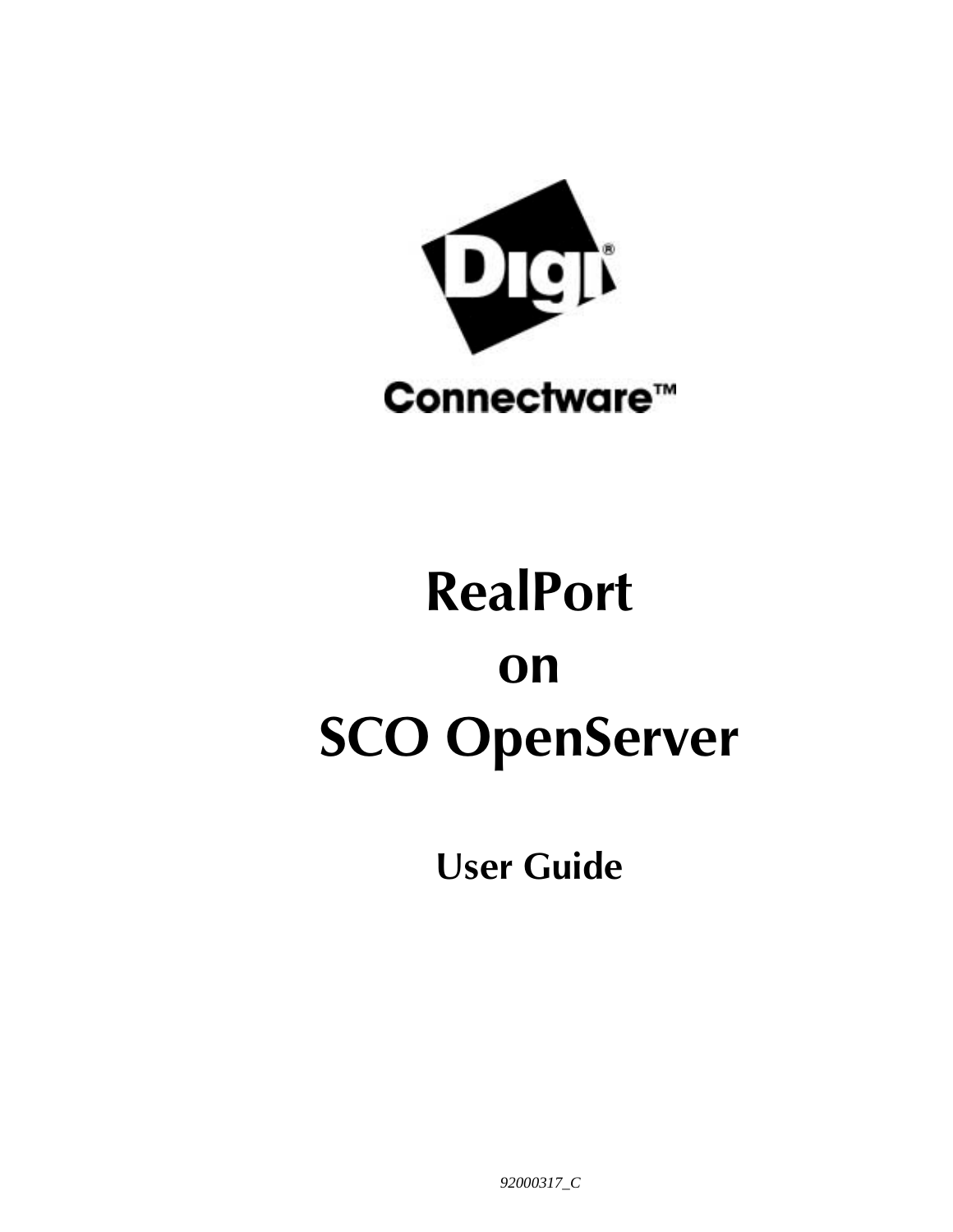Digi International Inc. 2002, 2003. All Rights Reserved

The Digi logo, Connectware, PortServer, RealPort are trademarks or registered trademarks of Digi International Inc. All other brand and product names are the trademarks of their respective holders.

The OpenSSL toolkit stays under a dual license, i.e. both the conditions of the OpenSSL License and the original SSLeay license apply to the toolkit. See below for the actual license texts. Actually both licenses are BSD-style Open Source licenses. In case of any license issues related to OpenSSL please contact openssl-core@openssl.org. OpenSSL License --------------

Copyright (c) 1998-2003 The OpenSSL Project. All rights reserved. \* \* Redistribution and use in source and binary forms, with or without modification, are permitted provided that the following conditions are met:

====================================================================

1. Redistributions of source code must retain the above copyright notice, this list of conditions and the following disclaimer.

2. Redistributions in binary form must reproduce the above copyright notice, this list of conditions and the following disclaimer in the documentation and/or other materials provided with the distribution.

3. All advertising materials mentioning features or use of this software must display the following acknowledgment: "This product includes software developed by the OpenSSL Project for use in the OpenSSL Toolkit. (http://www.openssl.org/)"

4. The names "OpenSSL Toolkit" and "OpenSSL Project" must not be used to endorse or promote products derived from this software without prior written permission. For written permission, please contact openssl-core@openssl.org.

5. Products derived from this software may not be called "OpenSSL" nor may "OpenSSL" appear in their names without prior written permission of the OpenSSL Project.

6. Redistributions of any form whatsoever must retain the following acknowledgment: "This product includes software developed by the OpenSSL Project for use in the OpenSSL Toolkit (http://www.openssl.org/)"

THIS SOFTWARE IS PROVIDED BY THE OpenSSL PROJECT ''AS IS'' AND ANY EXPRESSED OR IMPLIED WARRANTIES, INCLUDING, BUT NOT LIMITED TO, THE IMPLIED WARRANTIES OF MERCHANTABILITY AND FITNESS FOR A PARTICULAR PURPOSE ARE DISCLAIMED. IN NO EVENT SHALL THE OpenSSL PROJECT OR ITS CONTRIBUTORS BE LIABLE FOR ANY DIRECT, INDIRECT, INCIDENTAL, SPECIAL, EXEMPLARY, OR CONSEQUENTIAL DAMAGES (INCLUDING, BUT NOT LIMITED TO, PROCUREMENT OF SUBSTITUTE GOODS OR SERVICES; LOSS OF USE, DATA, OR PROFITS; OR BUSINESS INTERRUPTION) HOWEVER CAUSED AND ON ANY THEORY OF LIABILITY, WHETHER IN CONTRACT, STRICT LIABILITY, OR TORT (INCLUDING NEGLIGENCE OR OTHERWISE) ARISING IN ANY WAY OUT OF THE USE OF THIS SOFTWARE, EVEN IF ADVISED OF THE POSSIBILITY OF SUCH DAMAGE. ====================================================================

This product includes cryptographic software written by Eric Young (eay@cryptsoft.com). This product includes software written by Tim Hudson (tjh@cryptsoft.com).

Original SSLeay License -----------------------

Copyright (C) 1995-1998 Eric Young (eay@cryptsoft.com)

All rights reserved.

This package is an SSL implementation written by Eric Young (eay@cryptsoft.com). The implementation was written so as to conform with Netscapes SSL.

This library is free for commercial and non-commercial use as long as the following conditions are aheared to. The following conditions apply to all code found in this distribution, be it the RC4, RSA, lhash, DES, etc., code; not just the SSL code. The SSL documentation included with this distribution is covered by the same copyright terms except that the holder is Tim Hudson (tjh@cryptsoft.com).

Copyright remains Eric Young's, and as such any Copyright notices in the code are not to be removed. If this package is used in a product, Eric Young should be given attribution as the author of the parts of the library used. This can be in the form of a textual message at program startup or in documentation (online or textual) provided with the package. Redistribution and use in source and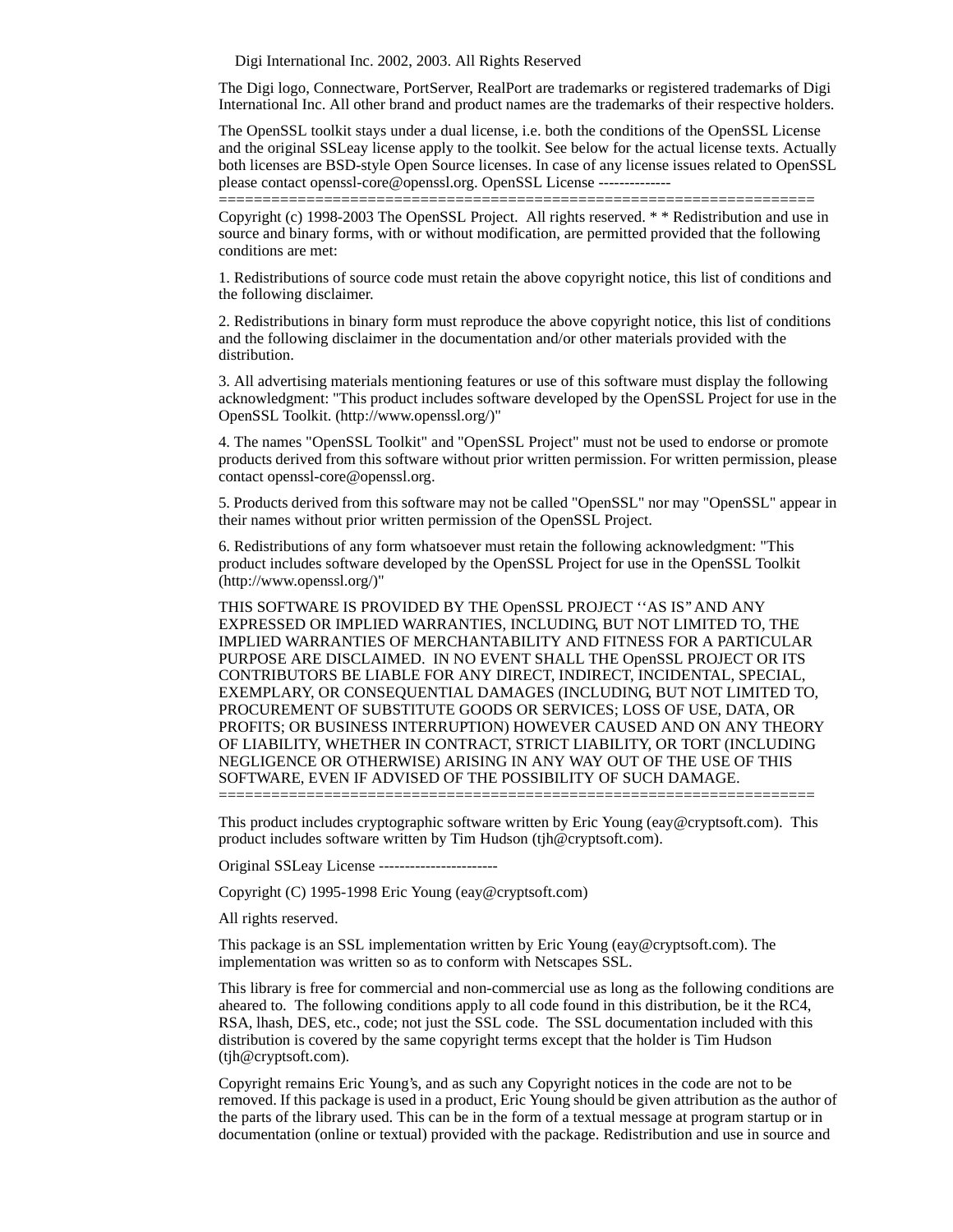binary forms, with or without modification, are permitted provided that the following conditions are met:

1. Redistributions of source code must retain the copyright notice, this list of conditions and the following disclaimer.

2. Redistributions in binary form must reproduce the above copyright notice, this list of conditions and the following disclaimer in the documentation and/or other materials provided with the distribution.

3. All advertising materials mentioning features or use of this software must display the following acknowledgement: "This product includes cryptographic software written by Eric Young (eay@cryptsoft.com)"The word 'cryptographic' can be left out if the rouines from the library being used are not cryptographic related :-).

4. If you include any Windows specific code (or a derivative thereof) from the apps directory (application code) you must include an acknowledgement: "This product includes software written by Tim Hudson (tjh@cryptsoft.com)

"THIS SOFTWARE IS PROVIDED BY ERIC YOUNG ''AS IS'' AND ANY EXPRESS OR IMPLIED WARRANTIES, INCLUDING, BUT NOT LIMITED TO, THE IMPLIED WARRANTIES OF MERCHANTABILITY AND FITNESS FOR A PARTICULAR PURPOSE ARE DISCLAIMED. IN NO EVENT SHALL THE AUTHOR OR CONTRIBUTORS BE LIABLE FOR ANY DIRECT, INDIRECT, INCIDENTAL, SPECIAL, EXEMPLARY, OR CONSEQUENTIAL DAMAGES (INCLUDING, BUT NOT LIMITED TO, PROCUREMENT OF SUBSTITUTE GOODS OR SERVICES; LOSS OF USE, DATA, OR PROFITS; OR BUSINESS INTERRUPTION) HOWEVER CAUSED AND ON ANY THEORY OF LIABILITY, WHETHER IN CONTRACT, STRICT LIABILITY, OR TORT (INCLUDING NEGLIGENCE OR OTHERWISE) ARISING IN ANY WAY OUT OF THE USE OF THIS SOFTWARE, EVEN IF ADVISED OF THE POSSIBILITY OF SUCH DAMAGE.

The licence and distribution terms for any publically available version or derivative of this code cannot be changed. i.e. this code cannot simply be copied and put under another distribution licence [including the GNU Public Licence.] \*/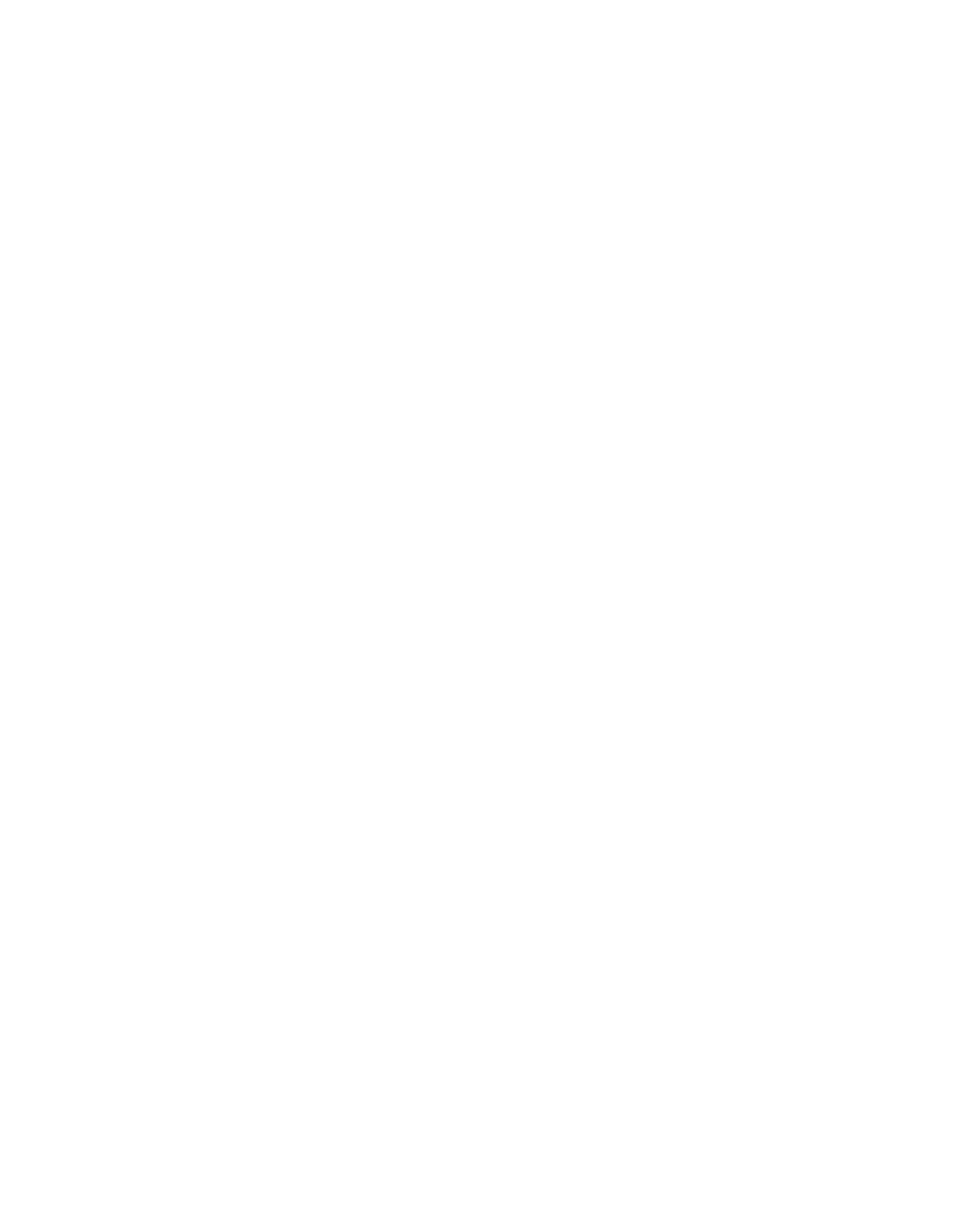| <b>Chapter 1</b> Introduction                                            |  |
|--------------------------------------------------------------------------|--|
|                                                                          |  |
|                                                                          |  |
|                                                                          |  |
|                                                                          |  |
|                                                                          |  |
|                                                                          |  |
|                                                                          |  |
|                                                                          |  |
|                                                                          |  |
| <b>Chapter 2 Planning and Requirements</b>                               |  |
|                                                                          |  |
|                                                                          |  |
| Configuring a Digi One RealPort, Digi One IA RealPort, or PortServer for |  |
|                                                                          |  |
|                                                                          |  |
|                                                                          |  |
|                                                                          |  |
|                                                                          |  |
|                                                                          |  |
|                                                                          |  |
|                                                                          |  |
|                                                                          |  |
|                                                                          |  |
|                                                                          |  |
|                                                                          |  |
|                                                                          |  |
|                                                                          |  |
| <b>Chapter 3 RealPort Setup</b>                                          |  |
|                                                                          |  |
|                                                                          |  |
|                                                                          |  |
|                                                                          |  |
|                                                                          |  |
|                                                                          |  |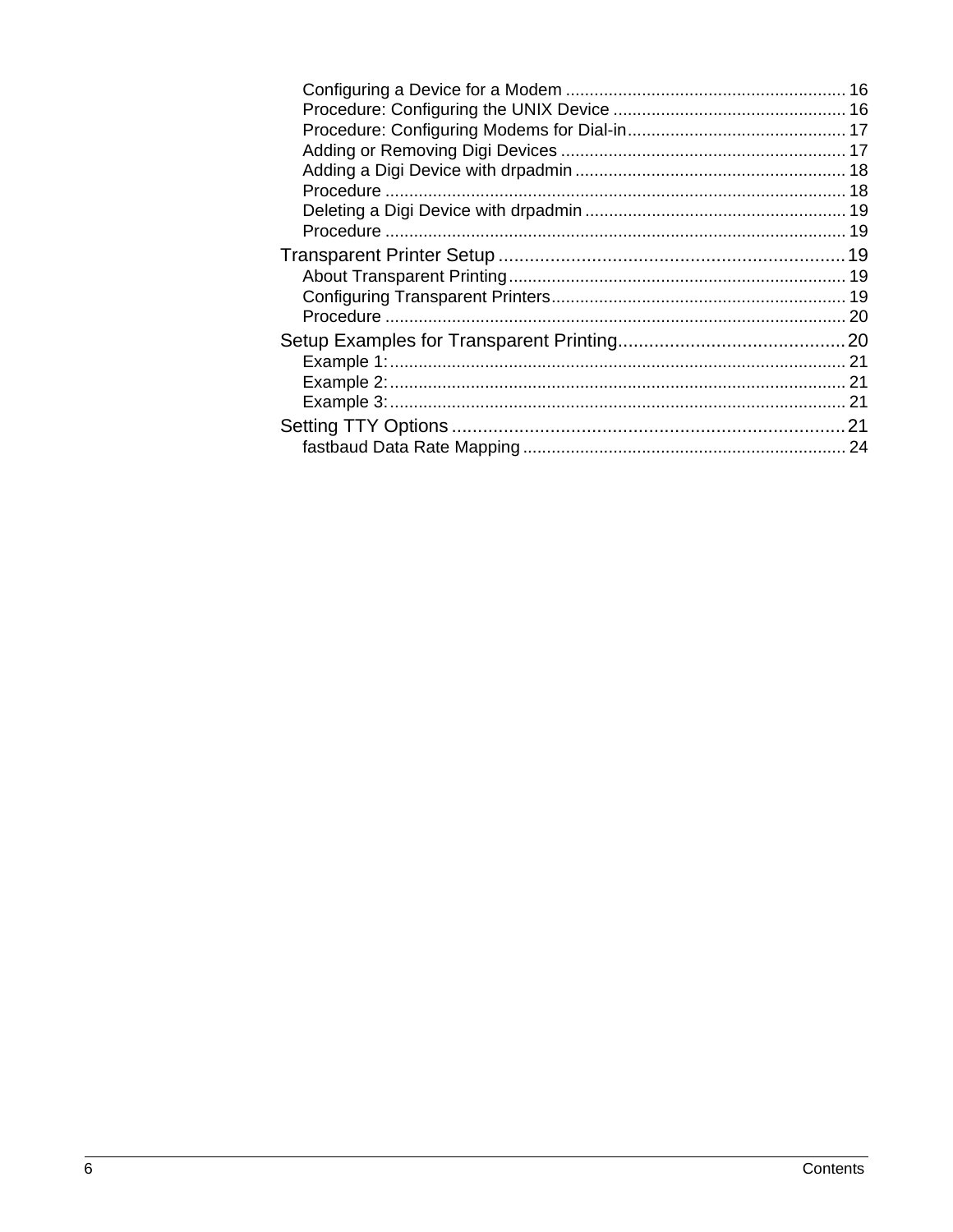# **Chapter 1 Introduction**

#### **Introduction to RealPort**

RealPort software can be installed on one or more host servers to provide local serial port functionality. RealPort can be used to provide standard system COM, AIO or TTY interfaces to control baud rate, parity, stop bits, and flow control of local serial ports. Any system utility or user application that works with a locally attached serial port should work with a Digi RealPort port.

#### **Device Support**

Digi's RealPort software works with all the Digi One and PortServer products and many EtherLite products.

## **About This Guide**

#### **Purpose**

Use this guide to install and configure RealPort.

#### **Audience**

This guide is intended for the person responsible for installing and configuring RealPort. This person should have experience configuring network devices and be familiar with networking concepts.

Following are the conventions used in this document:

#### **Conventions: Special Fonts**

A special font is used for any input you need to enter. For example, set config

#### **Conventions: Square Brackets**

Optional parameters are displayed within square brackets. For example,

set config [dhcp=on]

Note: The square brackets themselves are not actually part of the command, and should not be entered.

#### **Conventions: Italics**

Variables are displayed in italics. For example,

set config ip=ip-address

Note: Substitute an appropriate IP address for ip-address in the above command.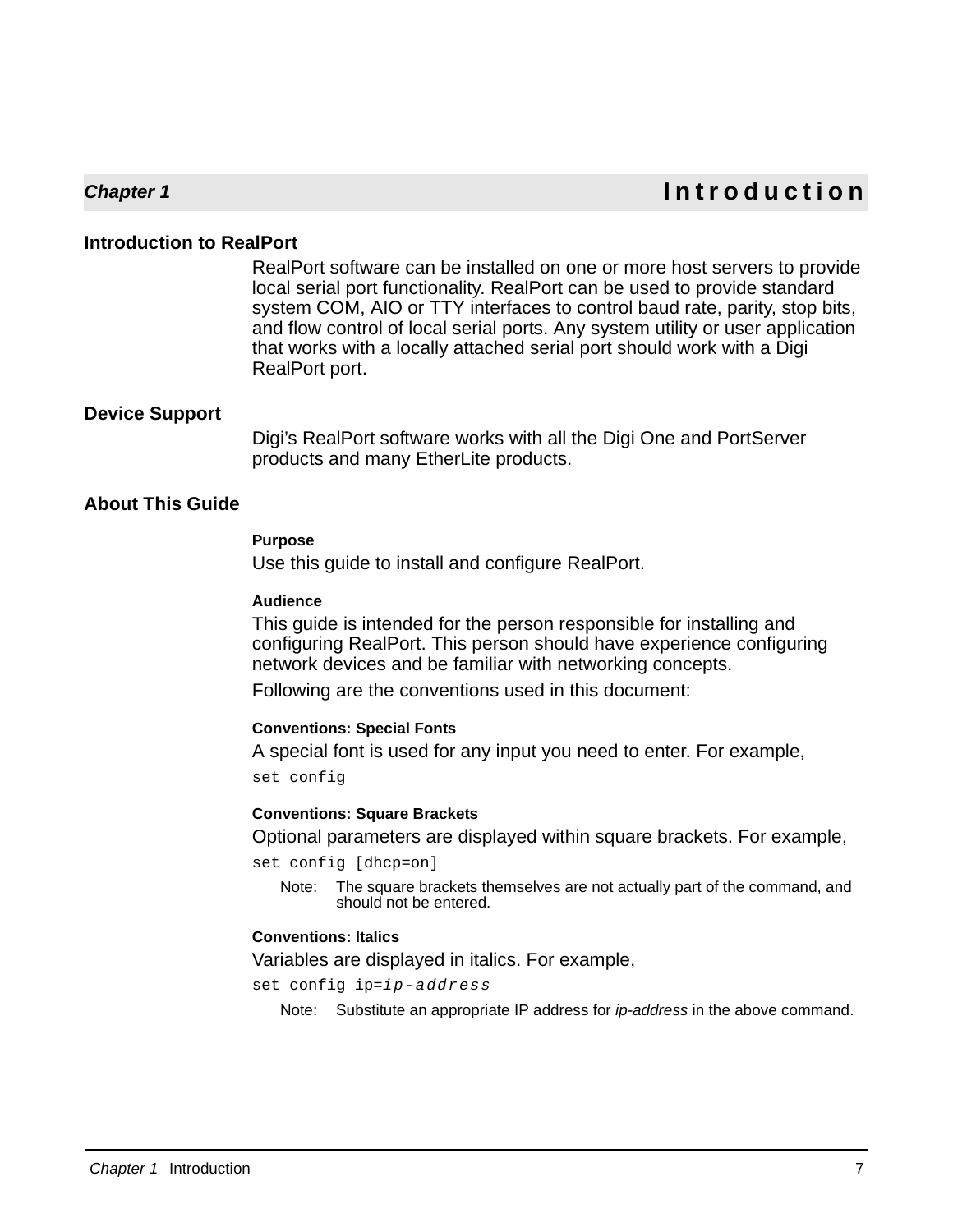#### **Conventions: Vertical Bar**

A vertical bar character (|) is used to denote a choice (logical "or"). For example, set flow=on|off

Note: The above command would be entered as either: set flow=on Or set flow=off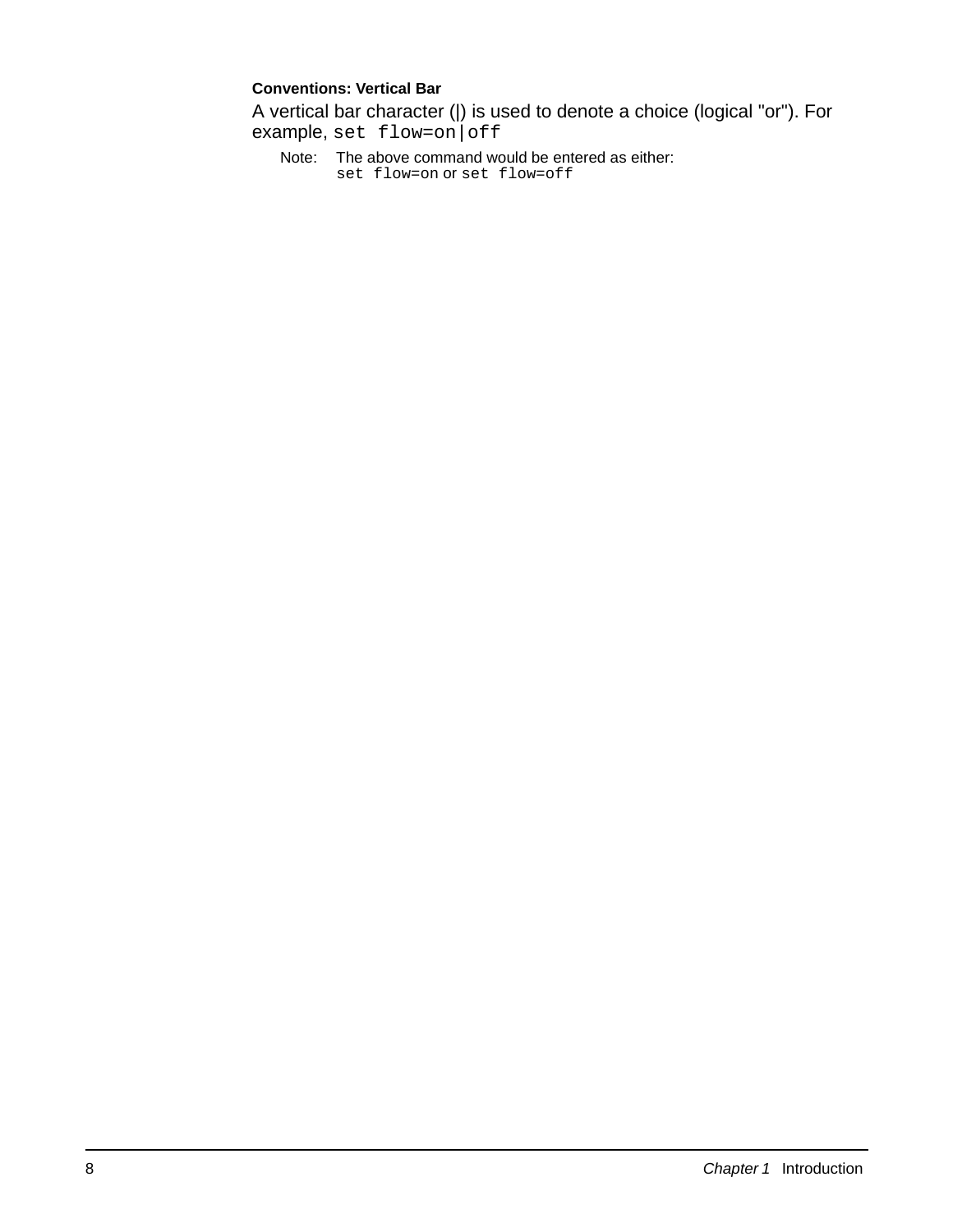# **Requirements and Considerations**

Read this section before beginning the RealPort driver installation.

- The SCO OpenServer RealPort driver is compatible with SCO OpenServer System 5.0.4, 5.0.5, 5.0.6. The SCO OpenServer RealPort driver is not compatible with SCO UnixWare.
- Installing the RealPort software on a SCO OpenServer host where RealPort has already been installed necessitates the removal of the existing RealPort driver. During the removal of the previous driver, the user is prompted to save the old configuration.
- During a new installation of the driver, the system prompts the user to approximate the number of Digi devices that might be configured with RealPort. It is best to configure extra Digi devices during the initial RealPort configuration. By doing this, additional Digi devices can be connected later without relinking and rebooting the system.
- The Digi RealPort driver for SCO OpenServer is an installable device driver. The software development system is not required to create a new kernel.
- The RealPort package includes software developed by the OpenSSL project for use in the OpenSSL toolkit (http:www.openssl.org)
	- The OpenSSL software requires an external random number generator on the system. If you want to use the encrypted layer in the driver you must install PRNGD (Psuedo Random Number Generator Daemon)
	- The PRNGD package for Open Server is available at: ftp://ftp2.caldera.com/pub/skunkware/osr5/vols/prngd-0.9.23-VOLS.tar PRNGD is a third party software package and not supported by Digi Tech Support.

# **Information to Gather**

Before you install RealPort, you need to determine:

- The hostname or IP address to assign each unconfigured Digi device.
- The number of ports for each Digi device. Include any Xem PORTS Module ports that are attached to the Digi device.
- Determine the link speed between the host machine and the Digi device if a slow WAN link (for example, a 56K leased line) connects them.

# **Configuring a Digi One RealPort, Digi One IA RealPort, or PortServer for RealPort**

Use this procedure to configure a Digi One RealPort, Digi One IA RealPort,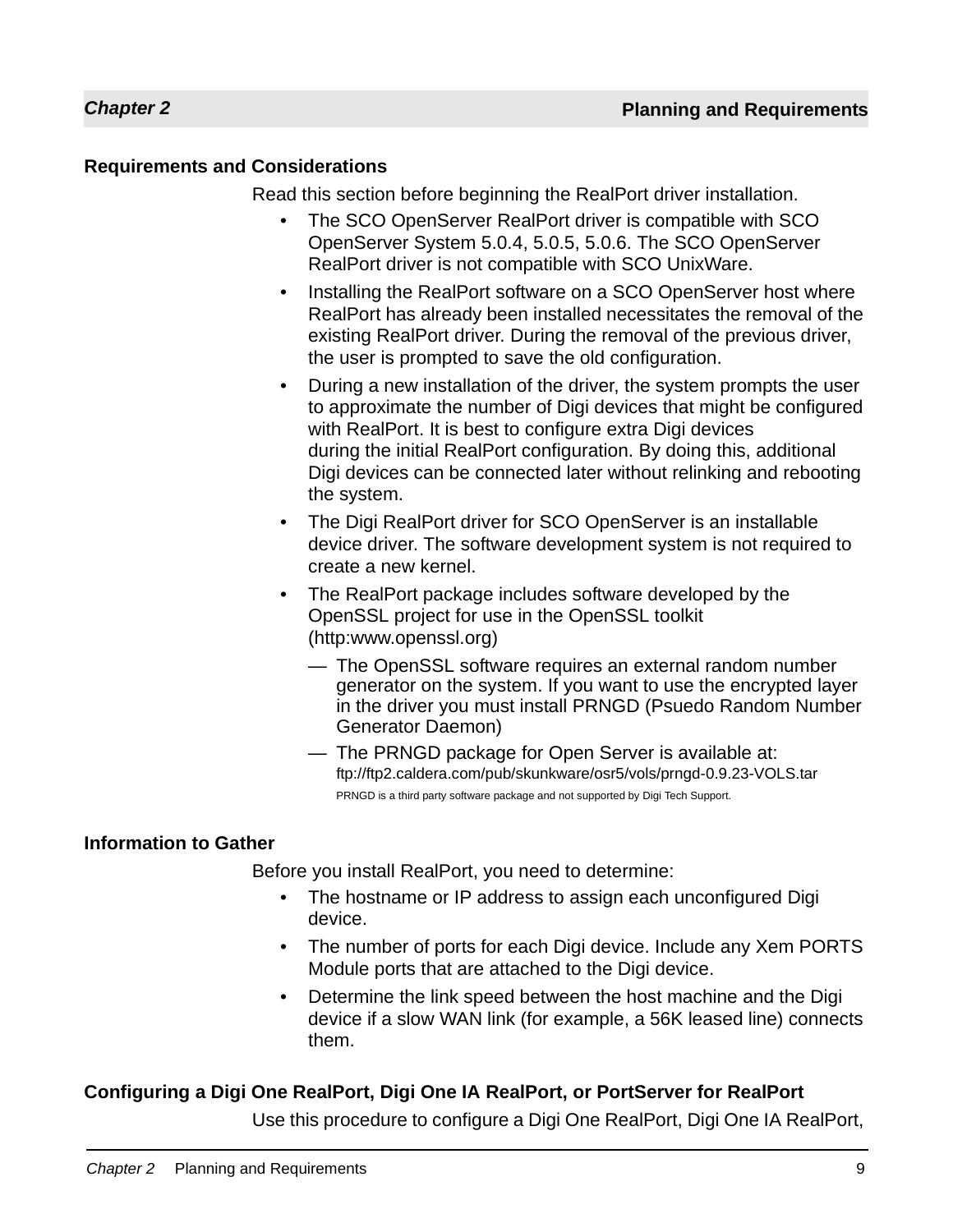- or PortServer for use with Digi RealPort drivers.
	- Note: See the appropriate Command Reference or Configuration and Administration Guide for information on how to perform the steps below.

#### **Procedure**

- 1. Access a root prompt on the Digi device.
- 2. Set the Digi device's IP address.
- 3. Verify that the RealPort TCP port number is set to 771. Change if necessary.
- 4. For all ports that will be using RealPort, set the device type to rp. The following example configures ports 2 through 16 of a PortServer for RealPort:

set ports range=2-16 dev=rp

#### **Setting Altpin**

If you are using an 8-pin RJ-45 cable connecting a Digi serial port to a modem or printer, altpin must be set on the PortServer devices in order to get DCD signal functionality. Altpin can **not** be set in the device driver. To enable altpin on the Digi device, do the following:

- 1. Telnet to the Digi device by using the following command: telnet ipaddress an example is: telnet 155.204.23.56
- 2. From the prompt, enter the following command: set flow altpin=on range=port where port is the number or numbers of the ports

#### **Configuring EtherLite for RealPort**

Use this procedure to install and configure an EtherLite Terminal Server for use with Digi RealPort drivers.

#### **Procedure**

- 1. Attach the EtherLite module to the network using an appropriate cable.
- 2. Assign an IP address to the EtherLite module (see the following topic).

#### **Assigning an IP Address**

EtherLite IP addresses may be set by either of two methods:

- dgipserv, a UNIX utility for setting EtherLite IP addresses (see below)
- EtherLite Boot Console (see the EtherLite Administration Card)

#### **Using dgipserv to Assign an IP Address**

dgipserv is a Digi utility used to set the IP addresses for Digi devices. It will also set the gateway and subnet mask addresses when needed to upgrade the Digi device's firmware. For more information on dgipserv consult the man pages.

Note: **Note:** dgipserv will only work with firmware version 7.9 or later.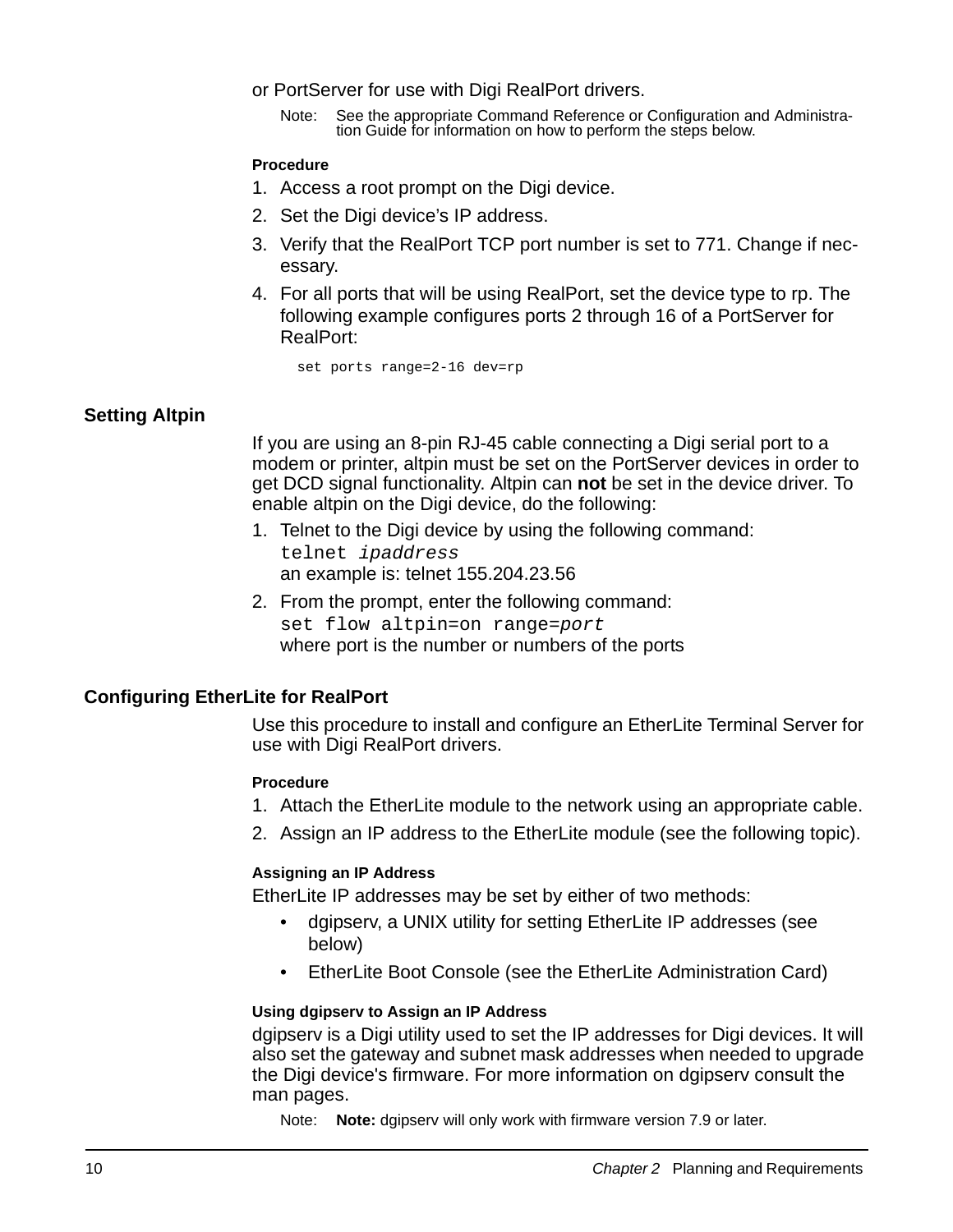#### **Procedure**

1. Enter the command:

dgipserv

2. To store an IP addresses in your Digi device enter:

dgipserv -store MAC address(IP address)

where the MAC address and the IP address are the addresses of the Digi device. An example of this command is:

dgipserv -store 10:e0:f7:15:20:8g 143.182.5.63

## **Related Documentation**

#### **PortServer Documentation**

- PortServer Configuration and Reference Guide
- Digi One/PortServer Cable Guide

## **PortServer II Documentation**

- PortServer II Hardware Installation Guide
- PortServer II Command Reference
- PortServer II Configuration and Administration Guide
- Digi One/PortServer Cable Guide
- Digi Port Authority--Remote Device Monitor Setup Guide

# **PortServer TS 8/16 Documentation**

- PortServer TS 8/16 Command Reference
- PortServer TS 8/16 Configuration and Administration Guide
- Digi One/PortServer Cable Guide
- Digi Port Authority--Remote Device Monitor Setup Guide

# **Digi One/PortServer TS 2/4 Documentation**

- Digi One/PortServer TS 2/4 Quick Reference Card
- Digi One/PortServer TS 2/4 Command Reference
- Digi One/PortServer TS 2/4 Configuration and Administration Guide
- Digi One/PortServer Cable Guide
- Digi Port Authority--Remote Device Monitor Setup Guide

# **Digi One IA RealPort Documentation**

- Digi One/PortServer TS 2/4 Command Reference
- Digi One/PortServer TS 2/4 Configuration and Administration Guide
- Digi One/PortServer Cable Guide
- Digi Port Authority--Remote Device Monitor Setup Guide

#### **EtherLite Documentation**

• EtherLite Hardware Information Guide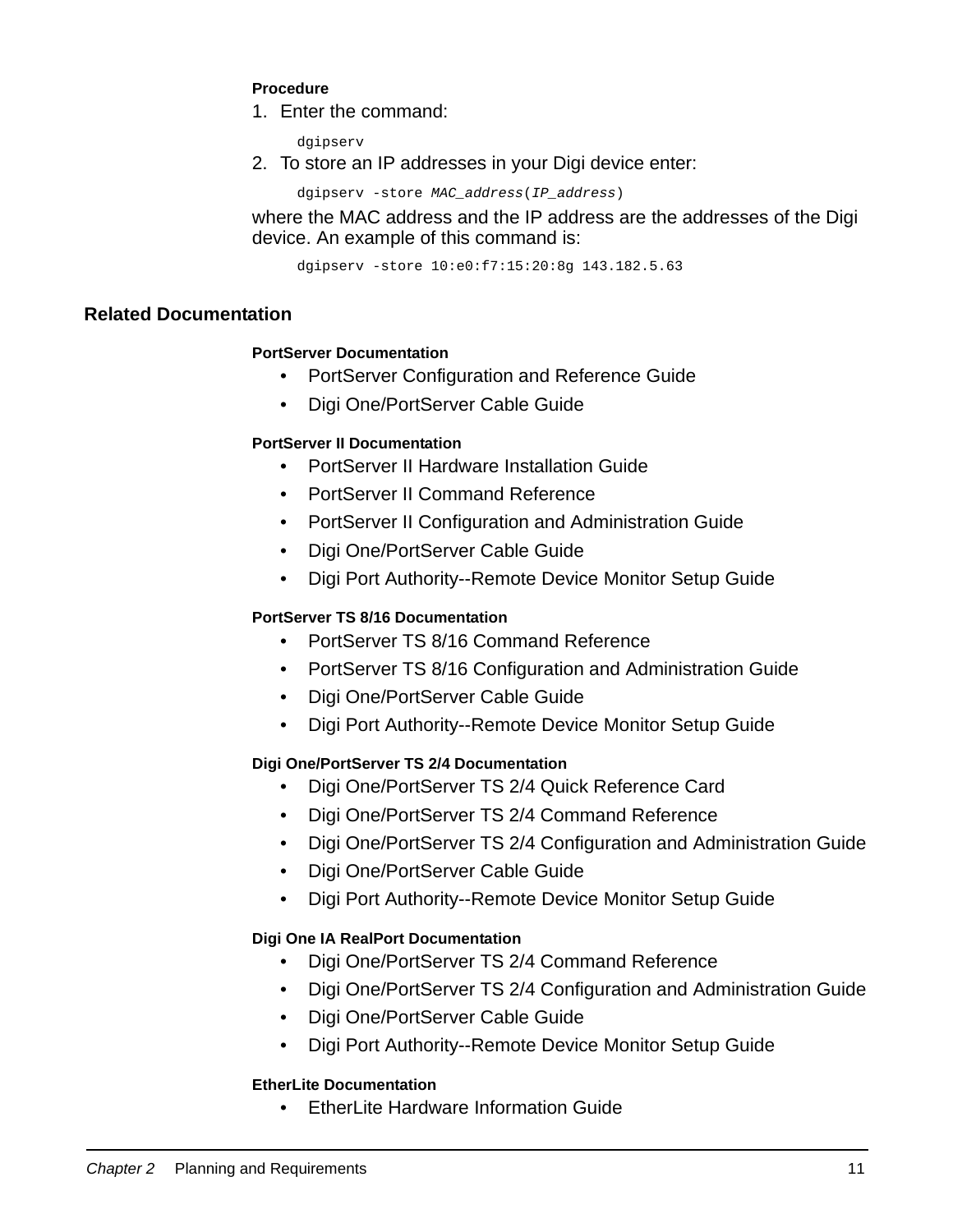- EtherLite Administration Card
- EtherLite Cable Guide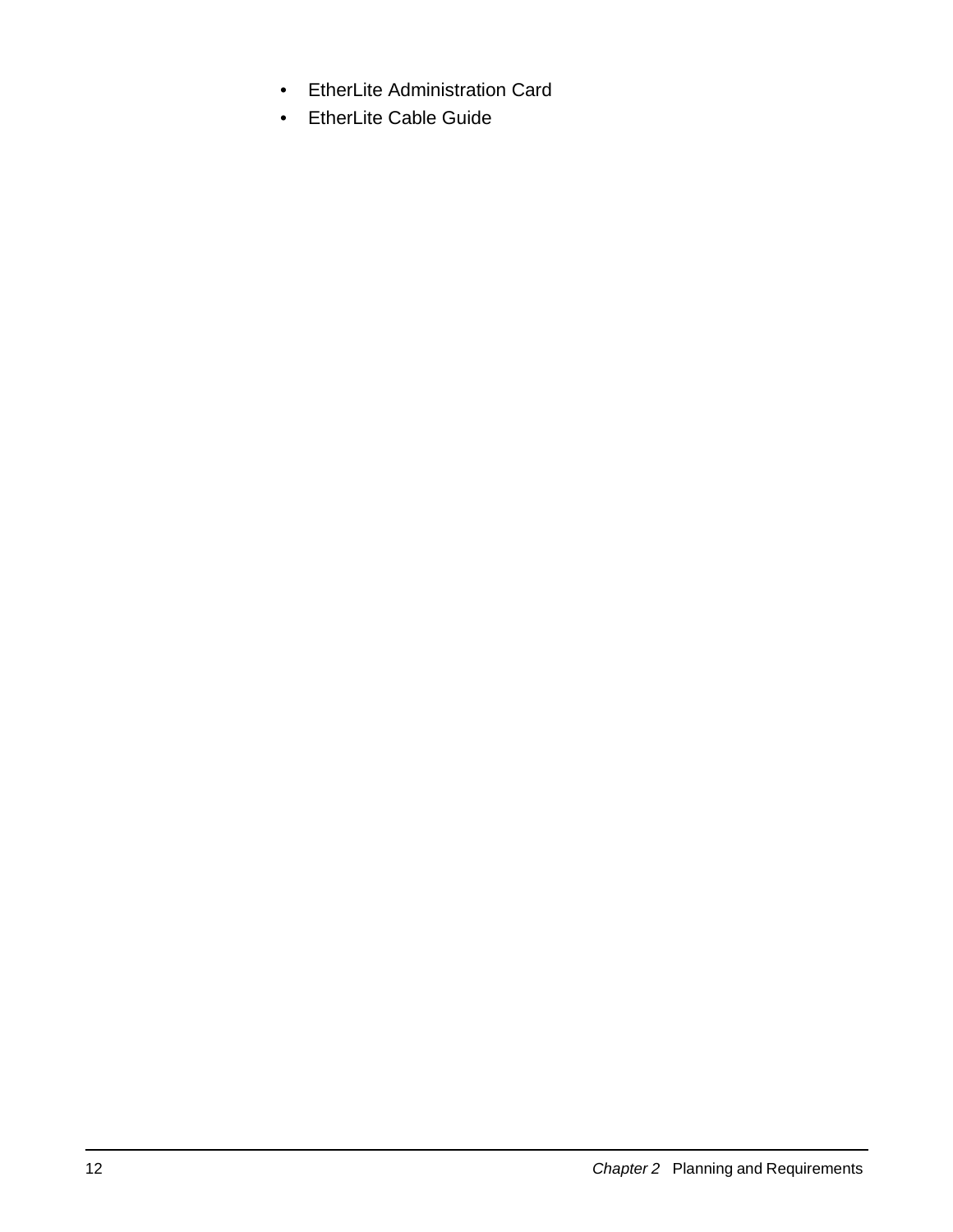# **Master Setup Process**

Use this process to install and configure the SCO OpenServer RealPort driver.

- 1. Read any release notes that may be included with the installation media.
- 2. Gather information necessary for installation. See "Information to Gather" on page 9.
- 3. Install the RealPort driver. "Installing the Driver: Downloaded" on page 13.
- 4. Configure the PortServer for RealPort. See "Configuring a Digi One RealPort, Digi One IA RealPort, or PortServer for RealPort" on page 9, or "Configuring EtherLite for RealPort" on page 10.

## **Installing the Driver: Downloaded**

Use this procedure to install a downloaded SCO OpenServer driver.

#### **Procedure**

- 1. Download the appropriate driver package file.
- 2. Copy the downloaded package file to a directory on the SCO OpenServer system.
- 3. Log in as root on the SCO OpenServer system.
- 4. Change to the directory into which you copied the package file.
- 5. Enter the following command:
	- custom -i -p misc:drp -F 'pwd'/file\_name
- 6. where  $_{file\_name}$  is the name of the downloaded driver package.
- 7. Follow the prompts.
	- Note: In order to prevent having to reboot your system (and potentially loosing all previous settings) make an estimate of devices to accomodate future additions. If you underestimate the number of devices to add, the system will prompt you to verify that you want to add more devices and you must reboot for the devices to function. Estimating a high number will prevent you from having to reboot.
- 8. Reboot the system when the installation is complete.

The RealPort package includes software developed by the OpenSSL project for use in the OpenSSL toolkit (http:www.openssl.org)

- The OpenSSL software requires an external random number generator on the system. If you want to use the encrypted layer in the driver you must install PRNGD (Psuedo Random Number Generator Daemon)
- The PRNGD package for Open Server is available at: ftp://ftp2.caldera.com/pub/skunkware/osr5/vols/prngd-0.9.23-VOLS.tar PRNGD is a third party software package and not supported by Digi Tech Support.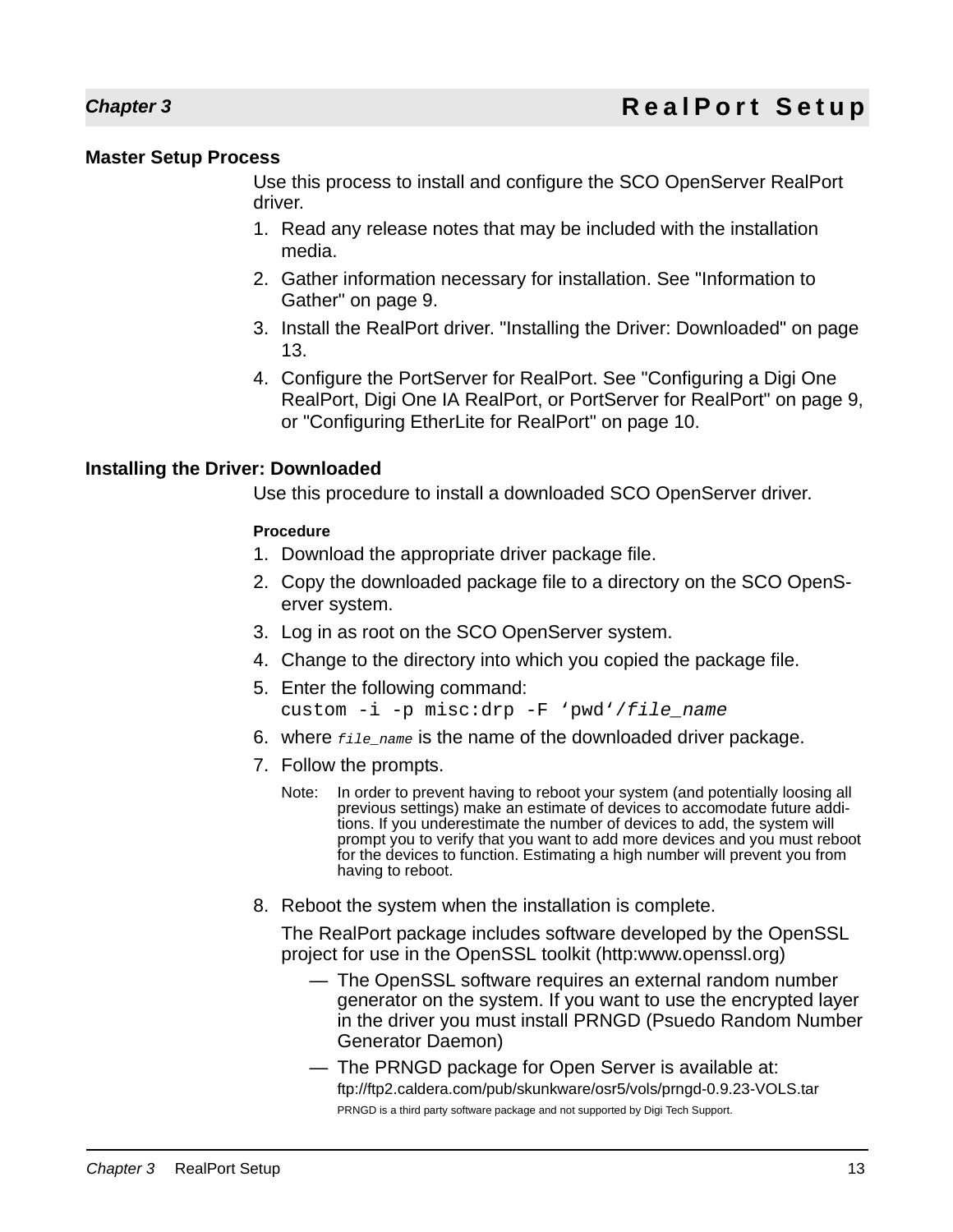#### **Uninstalling RealPort**

The Digi device driver software can be removed from the kernel by using custom. The Development Kit is not required, although the link kit must be installed.

- 1. Log onto the console as super-user (root), and enter this command: custom
- 2. Choose Software > Remove from the menu that appears.
- 3. Choose Digi RealPort.
- 4. Exit custom.
- 5. Enter the following command to shut the system down and boot the new kernel:

shutdown -y -g0

#### **RealPort Devices**

The RealPort installation creates four different devices for each port in the / dev directory.

- Standard device
- Modem device
- Standard transparent print device
- Modem transparent print device.

#### **Device Name Format**

The devices are named according to the following conventions:

| <b>Syntax</b>       | <b>Description</b>                                                     |
|---------------------|------------------------------------------------------------------------|
| $a-z/aa-zz$         | The Digi device letter ID. Single or double characters can<br>be used. |
| $01 - 64$           | The port number on the individual Digi device.                         |
| lowercase<br>letter | At the end of a device name indicates a standard device.               |
| uppercase<br>letter | At the end of a device name indicates a modem device.                  |

Here are examples of the devices for the first port of a Digi device with the identification letter "a":

| <b>Device</b>                               | <b>Path/Name Example</b> |
|---------------------------------------------|--------------------------|
| <b>Standard Device</b>                      | /dev/ttya01              |
| Modem Device                                | /dev/ttyA01              |
| <b>Standard Transparent Print</b><br>Device | /dev/pra01               |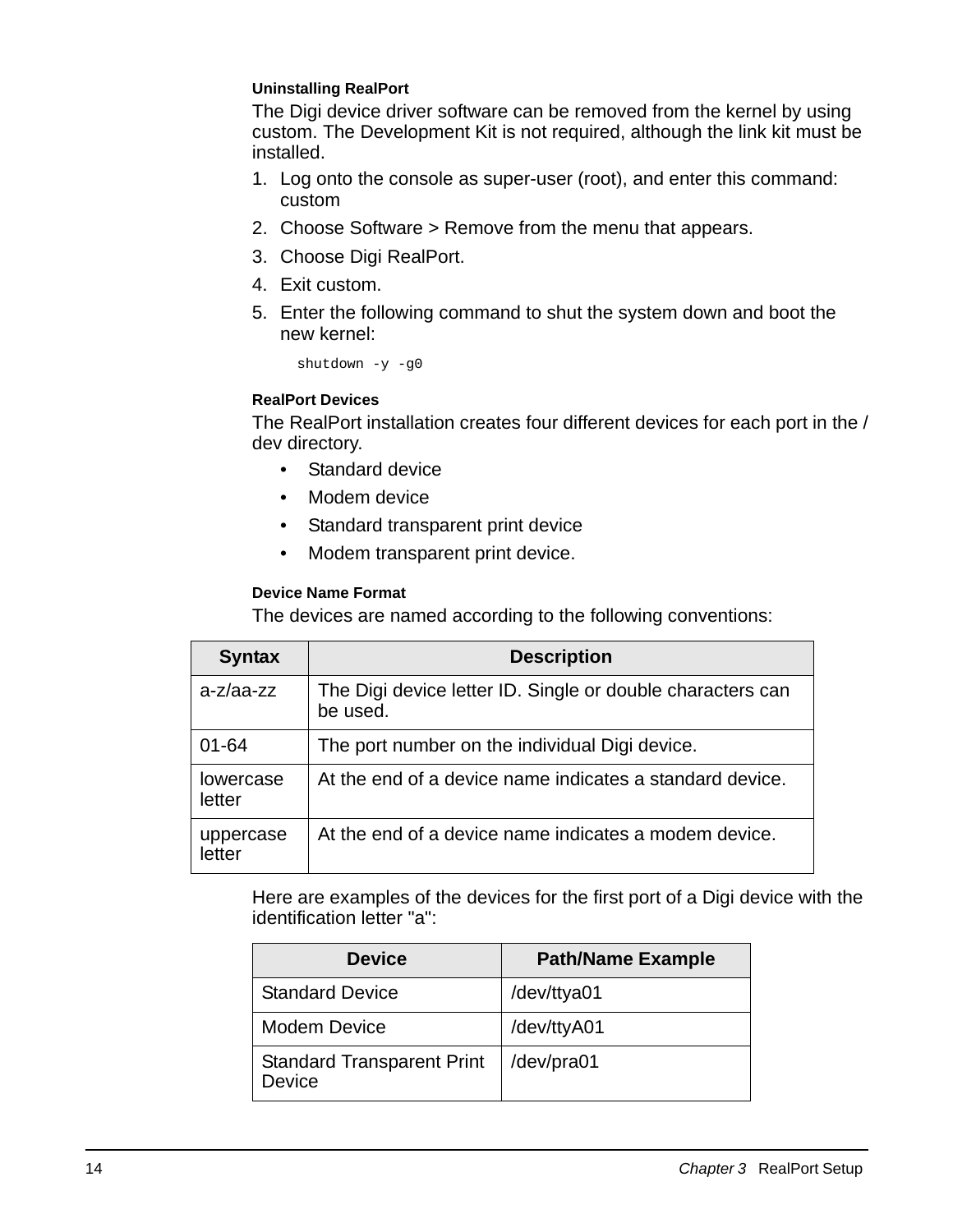| <b>Modem Transparent Print</b> | /dev/prA01 |
|--------------------------------|------------|
| Device                         |            |

#### **Standard Device**

**Example:** /dev/ttya01

A standard Digi device uses a lowercase identification letter in their names. The default handshake method is XON/XOFF. Data Carrier Detect (DCD) need not be present to open the device.

Once a connection is established and DCD becomes active, standard devices behave in the same way as modem devices--subsequent loss of the Data Carrier Detect signal will cause active processes on the port to be killed and the user will be automatically logged off.

#### **Modem Device**

#### **Example:** /dev/ttyA01

Digi modem devices use an uppercase identification letter in their names. They are sometimes referred to as "dial-in" devices.

Modem devices are traditional Unix ports with modem control. They require Data Carrier Detect to be high before they will operate. RTS/CTS handshaking is enabled by default. When used with a modem, the ports will wait for carrier before sending out the login: prompt

When used with a terminal or other device, it is usually wise to wire the Digi DCD signal to the terminal's Data Terminal Ready DTR) line. When the terminal is turned on, the system outputs a login prompt. When the terminal is turned off, any associated jobs are killed, and the user is logged out.

#### **Transparent Print Devices**

#### **Examples:** /dev/pra01 and /dev/prA01

The transparent print devices can be used with auxiliary printer ports on terminals. Output directed to a pr device goes out the auxiliary port of a terminal while you continue to use the terminal normally.

Use pra01 if the terminal device is ttya01 (standard device); use prA01 if the terminal device is ttyA01 (modem device).

#### **Configuring a Device for a Terminal**

Use this procedure to configure a Digi serial device for a terminal. See your operating system documentation for more information on configuring a serial device for a terminal.

#### **Procedure**

- 1. Connect a serial cable between the port and terminal.
- 2. Edit the /etc/inittab file on the SCO OpenServer system. Change the device to the proper speed, data bits, stop bits and parity bit. Do this by editing the letter or number at the end of the line for the port (the default is m, which corresponds with 9600 8,1,N). See /etc/gettydefs for /etc/ inittab letter and number definitions.
- 3. Enable the port for login by entering this command at a prompt: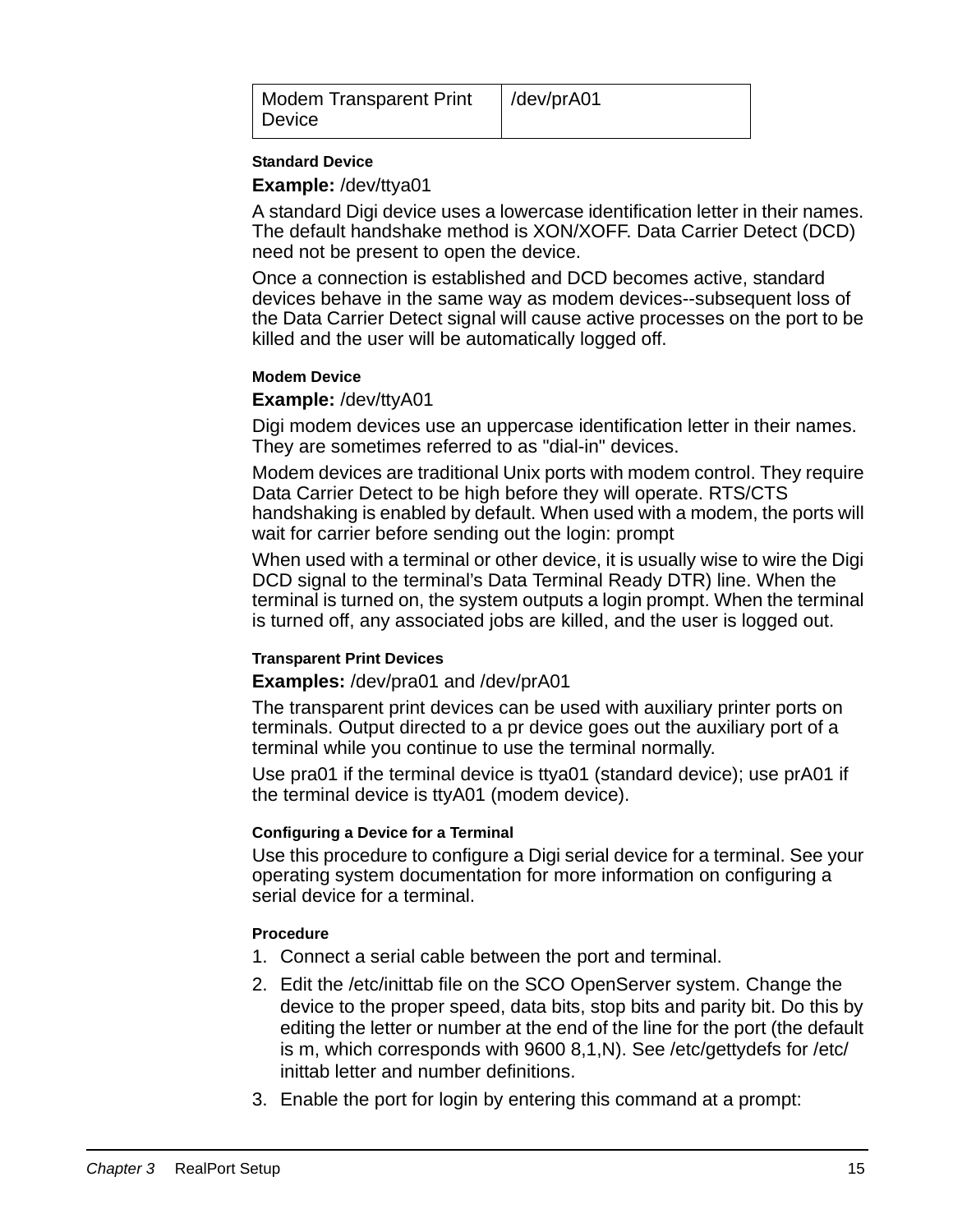enable device

where device is the name of the Digi device.

#### **Configuring a Device for a Printer**

Use this procedure to configure a Digi serial device for a printer. Consult your operating system documentation for more information on configuring a serial device for a printer.

Note: If you are using an 8-pin RJ-45 cable connecting a Digi serial port to a modem or printer, altpin must be set on the PortServer devices in order to get DCD signal functionality. Altpin can **not** be set in the device driver. For information on how to set altpin, see "Setting Altpin" on page 10

#### **Procedure**

- 1. Connect a proper cable between the port and printer.
- 2. If you wish to set up a print spooler, enter the following command at a root prompt:

scoadmin printer

See your SCO OpenServer documentation for information on scoadmin.

3. Reboot the system or enter the ditty command manually for the new settings to take effect.

#### **Configuring a Device for a Modem**

Use these procedures to configure a Digi serial device for a Dial-in/Dial-out modem connection. Configuring a device for a modem requires familiarity with both the operating system and the modem being used. While the following procedure is sufficient for most cases, it may be necessary to take additional steps to properly configure your modem or to set up the operating system for a specific application.

Note: If you are using an 8-pin RJ-45 cable connecting a Digi serial port to a modem or printer, altpin must be set on the PortServer devices in order to get DCD signal functionality. Altpin can **not** be set in the device driver. For information on how to set altpin, see "Setting Altpin" on page 10

#### **Procedure: Configuring the UNIX Device**

- 1. Connect a serial cable between the port and modem.
- 2. Power the modem on.
- 3. Edit the /etc/inittab file on the SCO OpenServer server. Change the upper-case device to the letter o by editing the letter or number at the end of the line for the device. See /etc/gettydefs for inittab letter and number definitions.
- 4. Disable the modem control and non modem control devices for the port by entering:

```
disable modem-control-device
disable non-modem-control-device
```
where modem-control-device is the name of the modem control device for the port and non-modem-control-device is the name of the non modem control device for the port.

5. Edit the file /usr/lib/uucp/Devices. Add a Direct line for the device like this: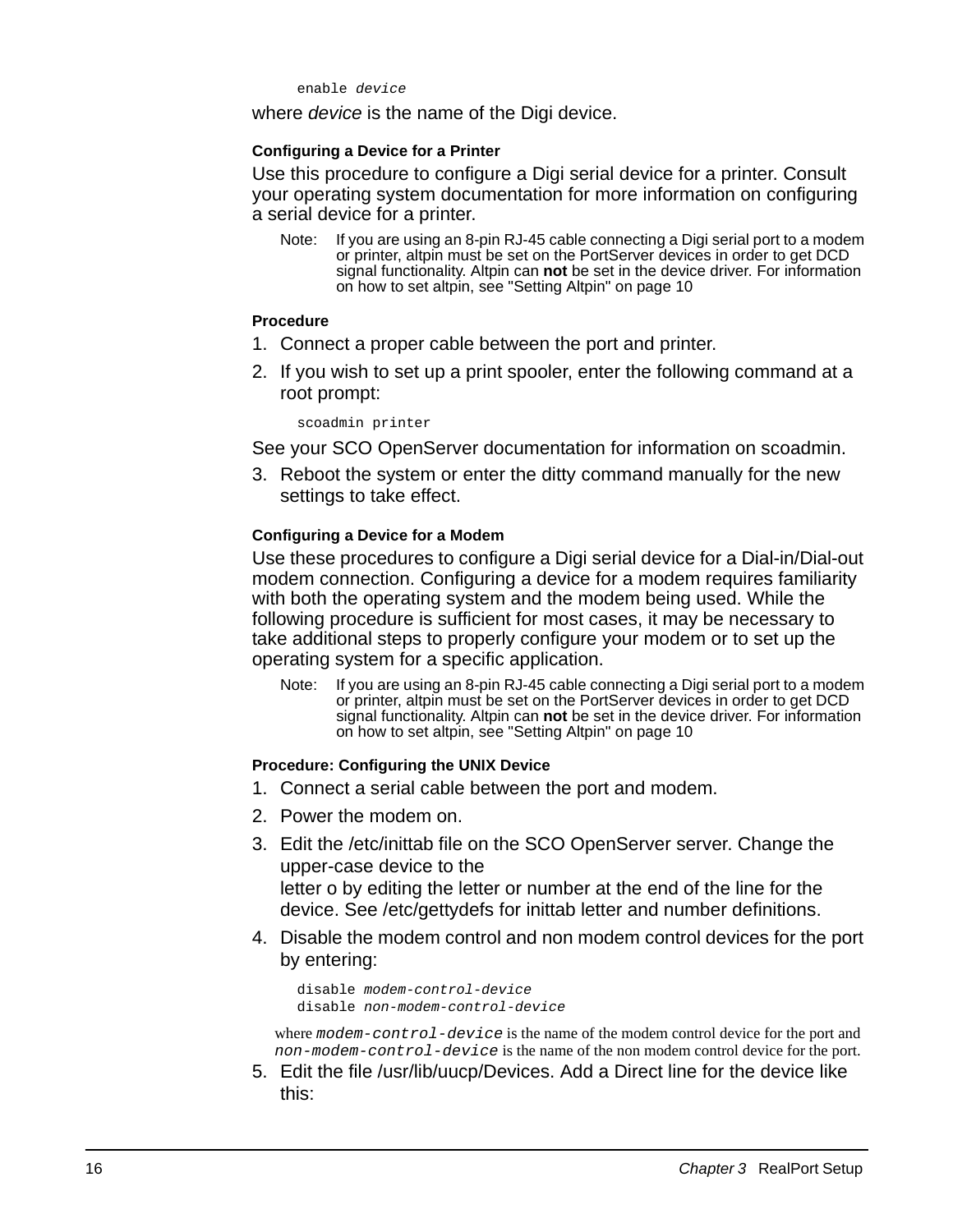The "D" in Direct must be the first character on the line.

#### **Procedure: Configuring Modems for Dial-in**

- 1. Comment out any ACU lines relating to this device until dial-in is working properly.
	- Note: Some applications may require an ACU entry in the Devices file. If an application requires an entry, refer to the modem manual or to the modem manufacturer for the correct modem initialization string, and to the SCO OpenServer Administration handbook for guidance on setting up an appropriate ACU entry that uses this initialization string.
- 2. Connect to the modem. At a root prompt, enter this command

cu -l /dev/device -s 38400

where  $device$  is the name of the non modem control device for the port.

3. Set the modem to answer after the first ring with this command:

ats0=1

4. Enter the following command to train the modem to the port speed:

at&w

~.

- 5. Enter any other desired modem commands.
- 6. Disconnect from the modem by entering a tilde and a period:
- 7. Configure flow control on the port. Hardware flow control is typical and can be configured by inserting this command at the end of the file /etc/rc.d/8/userdef:

ditty rtspace ctspace -ixon device

- Note: The ditty command is not supported for EtherLite devices. Use standard operating system tools (scoadmin or stty) to set device options for EtherLite devices.
- 8. To add dial-in capability, enter this command at a root prompt:

enable device an example is: enable ttyA01

In SCO OpenServer, the uppercase device name is for dial-in, the lowercase name is for dial-out and modem configuration.

#### **Adding or Removing Digi Devices**

The new Digi RealPort driver allows a user to add or remove Digi devices on their systems without having to relink or reboot the kernel each time a device is added or removed. This feature is achieved with the drpadmin utility.

During the driver package installation, the user is prompted to reserve additional devices to accommodate future additions. No other information is requested at that time. If the user, however, underestimates the number of Digi devices and needs to add more devices at a later date, the drpadmin utility allows the user to add devices as needed. These new unreserved devices require the kernel be relinked. The drpadmin utility relinks the unreserved devices automatically, but the user must perform a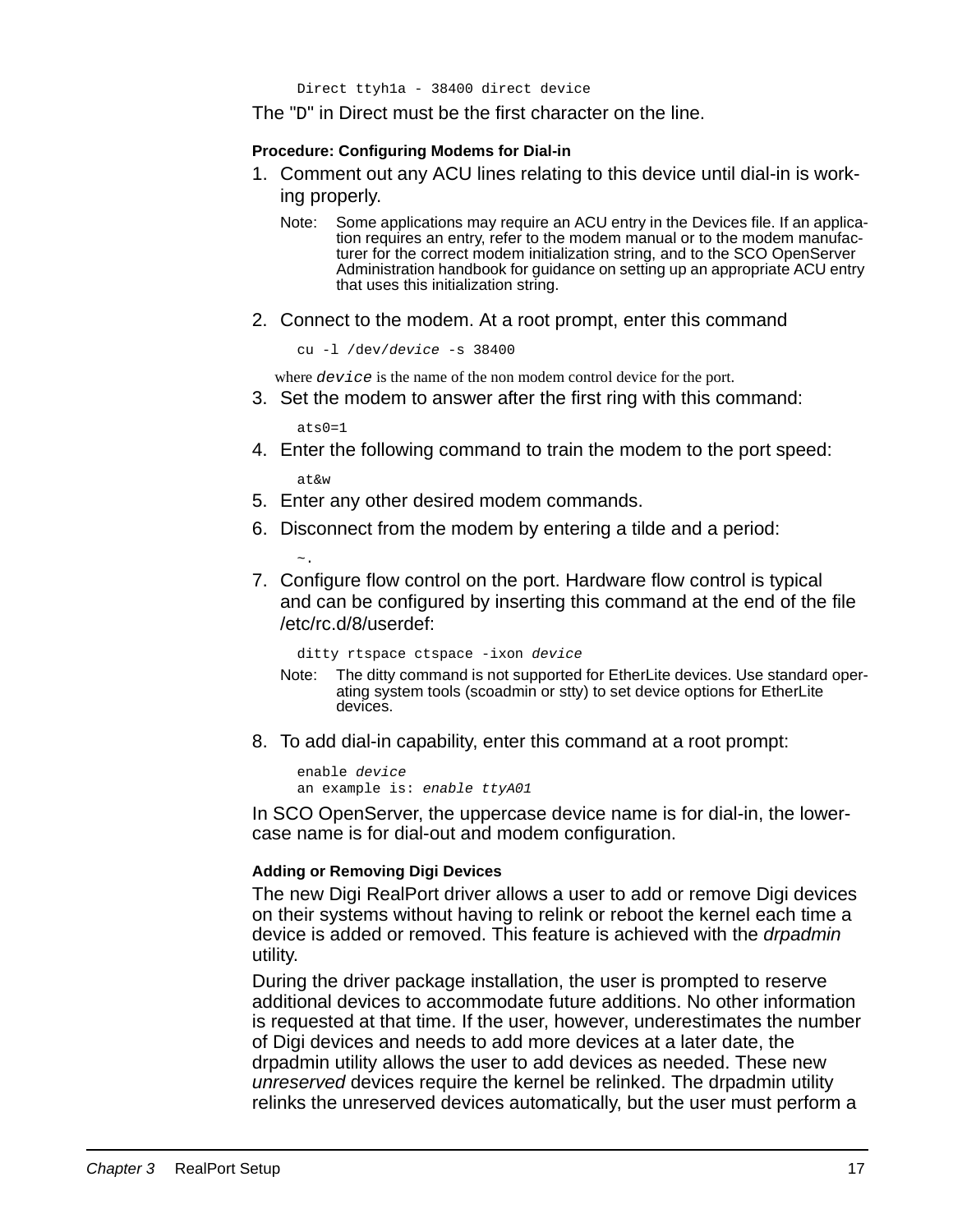system reboot to load the new kernel.

#### **Adding a Digi Device with drpadmin**

Use this procedure to create RealPort devices and start the RealPort daemons.

#### **Procedure**

1. Enter this command at a root prompt:

/usr/bin/drpadmin

2. Answer the prompts as appropriate.

| <b>Prompt</b>                                                                                                               | <b>Action</b>                                                                                                                                                     |
|-----------------------------------------------------------------------------------------------------------------------------|-------------------------------------------------------------------------------------------------------------------------------------------------------------------|
| Select an option                                                                                                            | Choose add.                                                                                                                                                       |
| Enter the host name or IP<br>address for this Digi device                                                                   | If an IP address is used, make sure it is unique<br>and does not conflict with any other network<br>device.                                                       |
|                                                                                                                             | If a name is entered, the name must be<br>registered in /etc/hosts or with an accessible<br>nameserver.                                                           |
| Enter the number of ports on<br>the Digi device                                                                             | Enter the number of ports for this Digi device.<br>The installation will prompt to confirm this<br>number.                                                        |
|                                                                                                                             | If PORTS/Xem (EBI) modules will be attached<br>Note:<br>to a PortServer II module, include these ports.                                                           |
| Enter TTY device ID letter(s)                                                                                               | Enter one or two letters. These letters will be<br>used to create the RealPort device names.                                                                      |
| Would you like this RealPort<br>session to be encrypted?                                                                    | If you want the session encrypted enter always.<br>The session will always remain encrypted. If<br>unable to create an encrypted session it will fail<br>to work. |
|                                                                                                                             | If you do not want the session encrypted enter<br>never. The session will never use encryption.                                                                   |
|                                                                                                                             | Check your documentation to verify if your Digi<br>Note:<br>device supports Encrypted RealPort.                                                                   |
| Enter WAN speed if the<br>connection between the Digi<br>device and HP-UX system<br>includes a WAN link slower<br>than 1 MB | Enter the WAN speed if this is the case.<br>Otherwise, choose Enter to continue.                                                                                  |
| Confirm the configuration                                                                                                   | Enter y to proceed or n to reenter the information.                                                                                                               |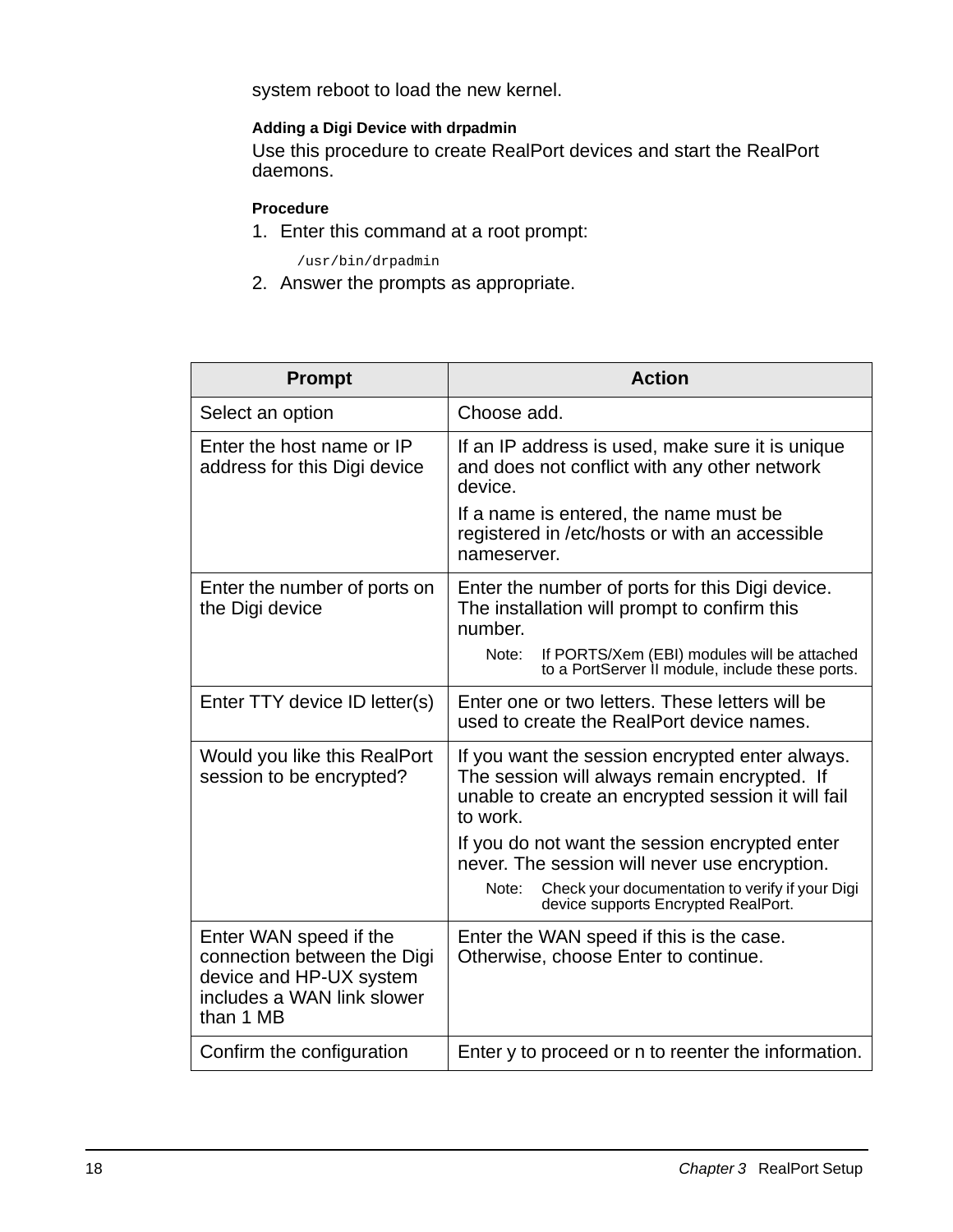| Select an option | Enter a to add another Digi device. Enter s to<br>show configured Digi devices. Enter q to exit<br>drpadmin. |
|------------------|--------------------------------------------------------------------------------------------------------------|
|                  |                                                                                                              |

#### **Note: To verify your configuration enter**

**ditty -a/dev/ttyxx**

**where xx is the device port number beginning with a zero.The system**

**will return the tty settings.**

#### **Deleting a Digi Device with drpadmin**

Use this procedure to delete a Digi device.

#### **Procedure**

1. Enter this command at a root prompt:

/usr/bin/drpadmin

- 2. Enter s to show all installed Digi devices.
- 3. Note the number of the Digi devices to delete.
- 4. Choose Enter to make the options prompt reappear.
- 5. Enter d (delete).

```
Note: r = reset - this kills the daemon and then restarts it.
        s = show - displays the host name, IP address, and other information
```
- 6. Enter the Digi device number to delete.
- 7. Enter y to confirm the deletion.

#### **Transparent Printer Setup**

#### **About Transparent Printing**

Most terminals have an auxiliary port that can be connected to a serial printer. When this port is configured as a transparent printer port, print jobs may be run simultaneously with normal terminal operation.

Data bound for the printer is preceded by a terminal escape sequence which turns on transparent printing, and followed by a sequence which turns transparent printing off.

Set up a transparent printer in the same way you would set up a printer wired directly to a serial port. Data sent to a transparent printer device is automatically "wrapped" in the transparent print on/off command strings for the specified printer.

#### **Configuring Transparent Printers**

Use this procedure to set up transparent printers on terminals.

Note: This procedure sets up the communication characteristics for transparent printers. Once a transparent printer has been set up, you can use it as you would a printer connected directly to a serial port. See your UNIX documentation for information on setting up print queues.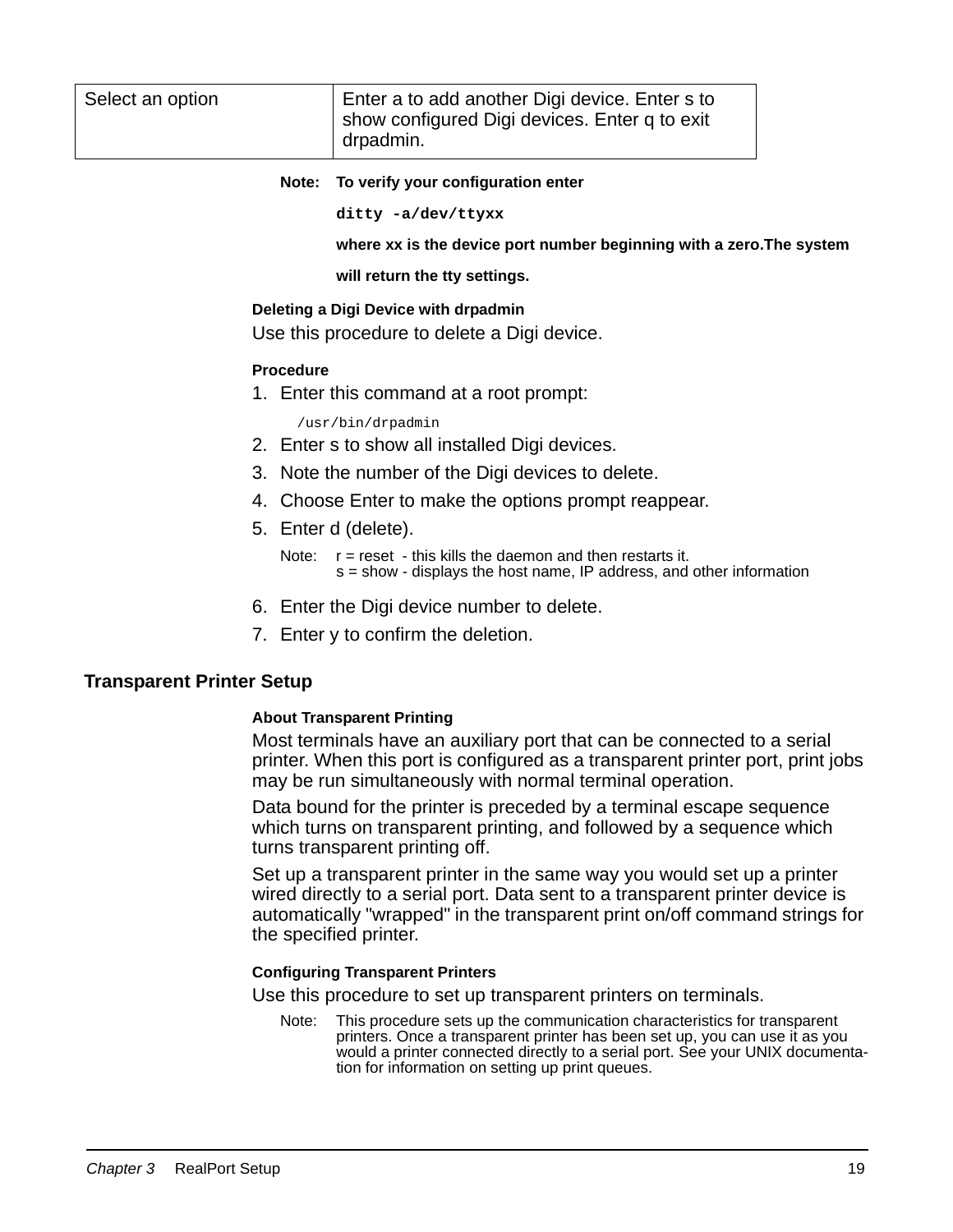#### **Procedure**

At the command prompt, enter:

ditty -n ttyname [options]

where  $t$ tyname is the name of the terminal device and options are selected from the list below..

#### **Option Description**

- maxcps  $n$  Limits the maximum printer port character-per-second data rate.  $n$ should be set to the minimum character rate the printer can sustain in typical use.
- maxchar  $n$  Limits the number of characters queued to the printer ahead of terminal output. Lower numbers increase system overhead, higher numbers result in keystroke echo delays. A value of 50 is generally a good compromise at 9600 baud.
- bufsize  $n$  This parameter should be set to a value just below the printer's buffer size. After a period of inactivity, the driver will burst up to this many characters to the printer to fill the print buffer before slowing to the maxcps rate.
- onstr "s" Defines the terminal escape sequence to direct subsequent data to the transparent printer.

s is a string of ASCII characters, enclosed in quotes, that command the terminal to enter transparent printing mode. An arbitrary octal character xxx may be given as \xxx.

For example, the sequence "<Esc>[5i" would be entered as: "\033[5i".

offstr "s" Defines the terminal escape sequence to stop directing data to the printer.

> s is a string of ASCII characters, enclosed in quotes, that command the terminal to enter transparent printing mode. An arbitrary octal character xxx may be given as \xxx.

For example, the sequence "<Esc>[4i" would be entered as: "\033[4i".

term  $t$  Sets the transparent printer on/off strings to values found in the internal default table. Internal defaults are used for the following terminal types: adm31, ansi, dg200, dg210, hz1500, mc5, vt100, vt220, vt320, vt420, wang2x36, wyse30, wyse50, wyse60 or wyse75.

> If the terminal type is not found in the internal default table, then ditty reads the terminfo entry for the terminal type and sets the transparent print on/off strings to the values given by the mc5/mc4 attributes found there.

# **Setup Examples for Transparent Printing**

Use the ditty program to set up your terminal for transparent printing.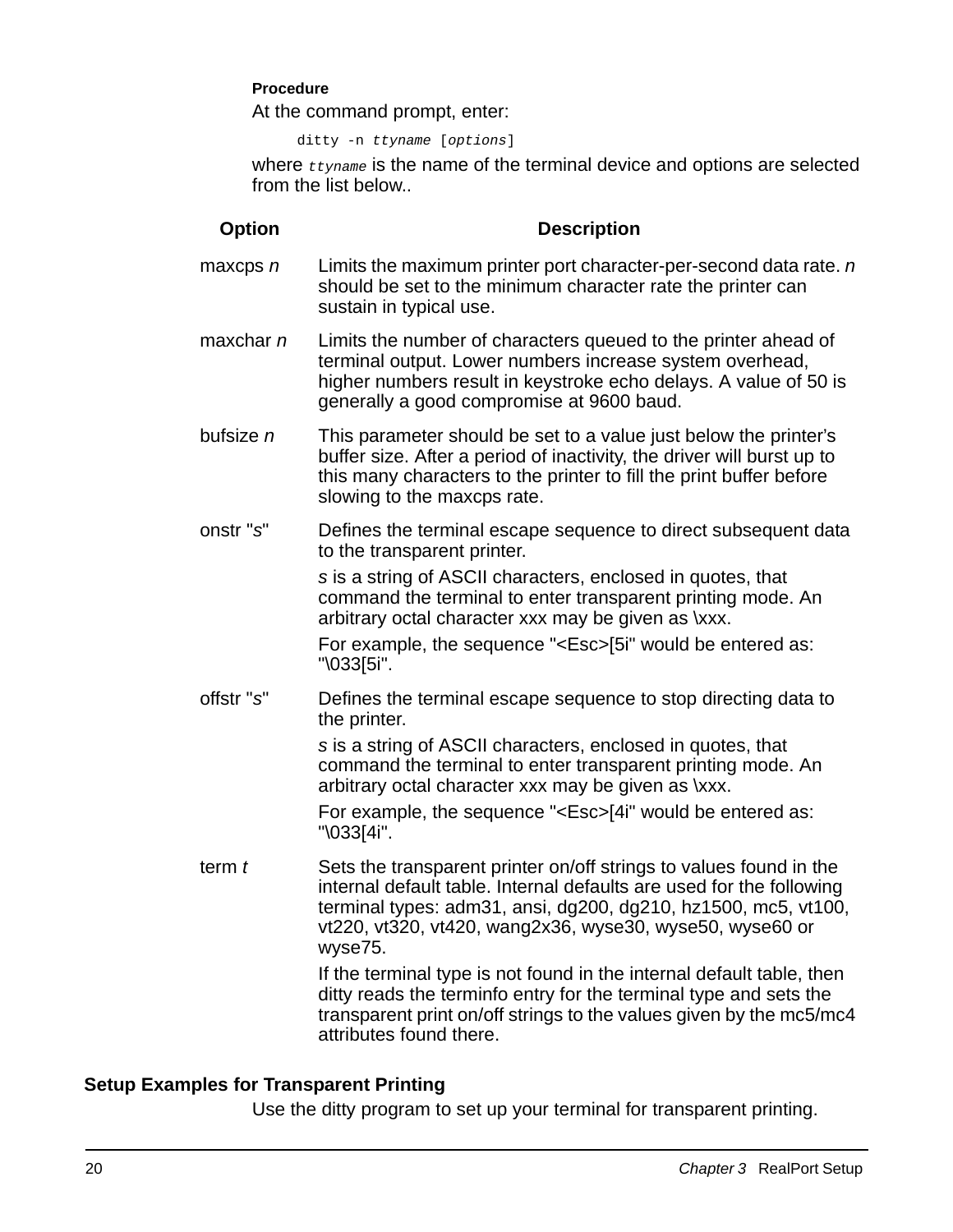#### **Example 1:**

The following command configures the transparent print options for a DEC VT100 terminal connected to /dev/ttya01 (note that the printer will be called /dev/pra01). maxcps, maxchar and bufsize are left to defaults. Enter:

```
ditty term vt100 /dev/ttya01
```
#### **Example 2:**

The following example uses onstr and offstr arguments (this sets the terminal to use ANSI Standard). Again maxcps, maxchar, and bufsize are defaults. Enter (on a single command line):

ditty onstr \033[5i offstr \033[4i /dev/ttya01

#### **Example 3:**

This example command sets the transparent print option for a WYSE30 terminal, with maxcps of 75, a maxchar of 100, and a printer buffer size, bufsize, of 1000. Enter (on a single command line):

ditty term wyse30 maxcps 75 maxchar 100 bufsize 1000 /dev/ttya01

## **Setting TTY Options**

RealPort UNIX device driver packages include a command, ditty, which is a superset of stty, and may be used to set and display the device options for Digi RealPort devices.

The general command format is:

ditty [-a] [-n ttyname] [option(s)] [ttyname]

With no options, ditty displays all Digi special driver settings, modem signals, and all standard parameters displayed by stty(1) for the TTY device referenced by standard input.

Command options are provided to change flow control settings, set transparent print options, force modem control lines, and display all TTY settings. Any unrecognized options are passed to stty(1) for interpretation.

ditty commands may be executed from the command line, or placed in a startup script to be run whenever the system is booted.

The options are:

- -a Display all of the unique Digi option settings, as well as all of the standard TTY settings reported by stty -a.
- -n ttyname Set and display options for the given TTY device, instead of standard input. This option may be specified multiple times to perform the same operation on multiple TTYs.
- ttyname Set and display options for the specified TTY device. Replace ttyname with the TTY pathname (such as /dev/ttya01s, /dev/ term/a01 or /dev/dty/a001s, depending on your operating system). This option may be used on a modem control line when no carrier is present.

The following options specify transient actions to be performed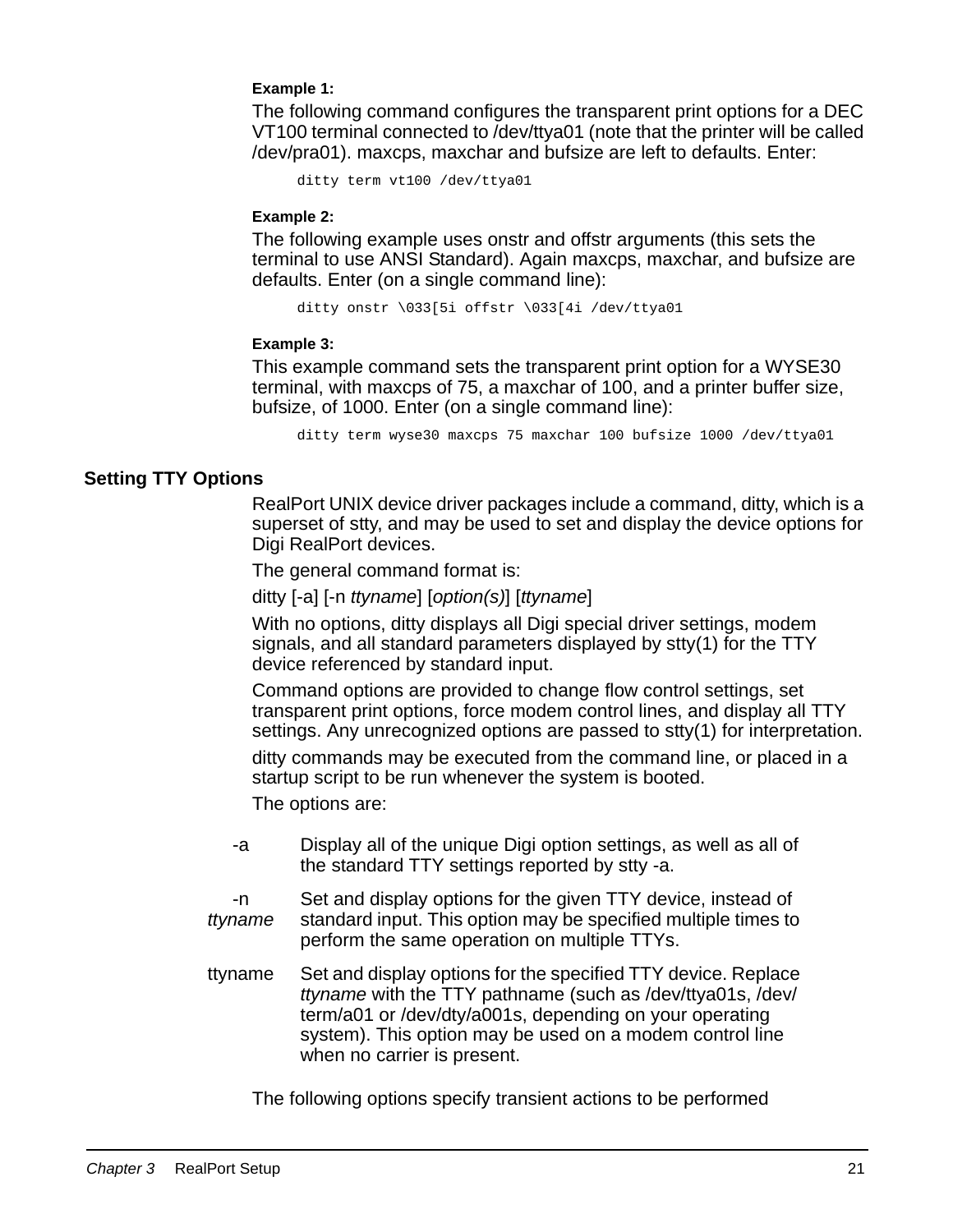immediately:

| Option   | Action                                            |
|----------|---------------------------------------------------|
| break    | Send a 250 MS break signal out on the TTY line.   |
| flush    | Immediately flush (discard) TTY input and output. |
| flushin  | Flush TTY input only.                             |
| flushout | Flush TTY output only.                            |

The following options specify actions which are not sticky, meaning that the changes are cancelled when the device is closed, and that the device will use the default values the next time it is opened.

| <b>Option</b> | <b>Actions</b>                                                                            |
|---------------|-------------------------------------------------------------------------------------------|
| stopout       | Stop output exactly as if an XOFF character were received.                                |
| startout      | Restart stopped output exactly as if an XON character were<br>received.                   |
| stopin        | Activate flow control to stop input.                                                      |
| startin       | Release flow control to resume stopped input.                                             |
| $[-]$ dtr     | Raise [drop] the DTR modem control line, unless DTR<br>hardware flow control is selected. |
| $[-]$ rts     | Raise [drop] the RTS modem control line, unless RTS<br>hardware flow control is selected. |

The following options are sticky—the effects continue until the system is rebooted or until the options are changed.

| <b>Sticky</b> | <b>Description</b>                                                                                                                                                         |
|---------------|----------------------------------------------------------------------------------------------------------------------------------------------------------------------------|
| [-]fastbaud   | Alter the baud rate tables to permit the use of data rates that<br>are beyond the range supported by the operating system.<br>See "fastbaud Data Rate Mapping" on page 24. |
| [-]rtspace    | Enable [disable] RTS hardware input flow control, so RTS<br>drops to pause remote transmission.                                                                            |
| [-]ctspace    | Enable [disable] CTS hardware output flow control, so local<br>transmission pauses when CTS drops.                                                                         |
| [-]dsrpace    | Enable [disable] DSR hardware output flow control, so local<br>transmission pauses when DSR drops.                                                                         |
| [-]dcdpace    | Enable [disable] DCD hardware output flow control, so local<br>transmission pauses when DCD drops.                                                                         |
| [-]dtrpace    | Enable [disable] DTR hardware input flow control, so DTR<br>drops to pause remote transmission.                                                                            |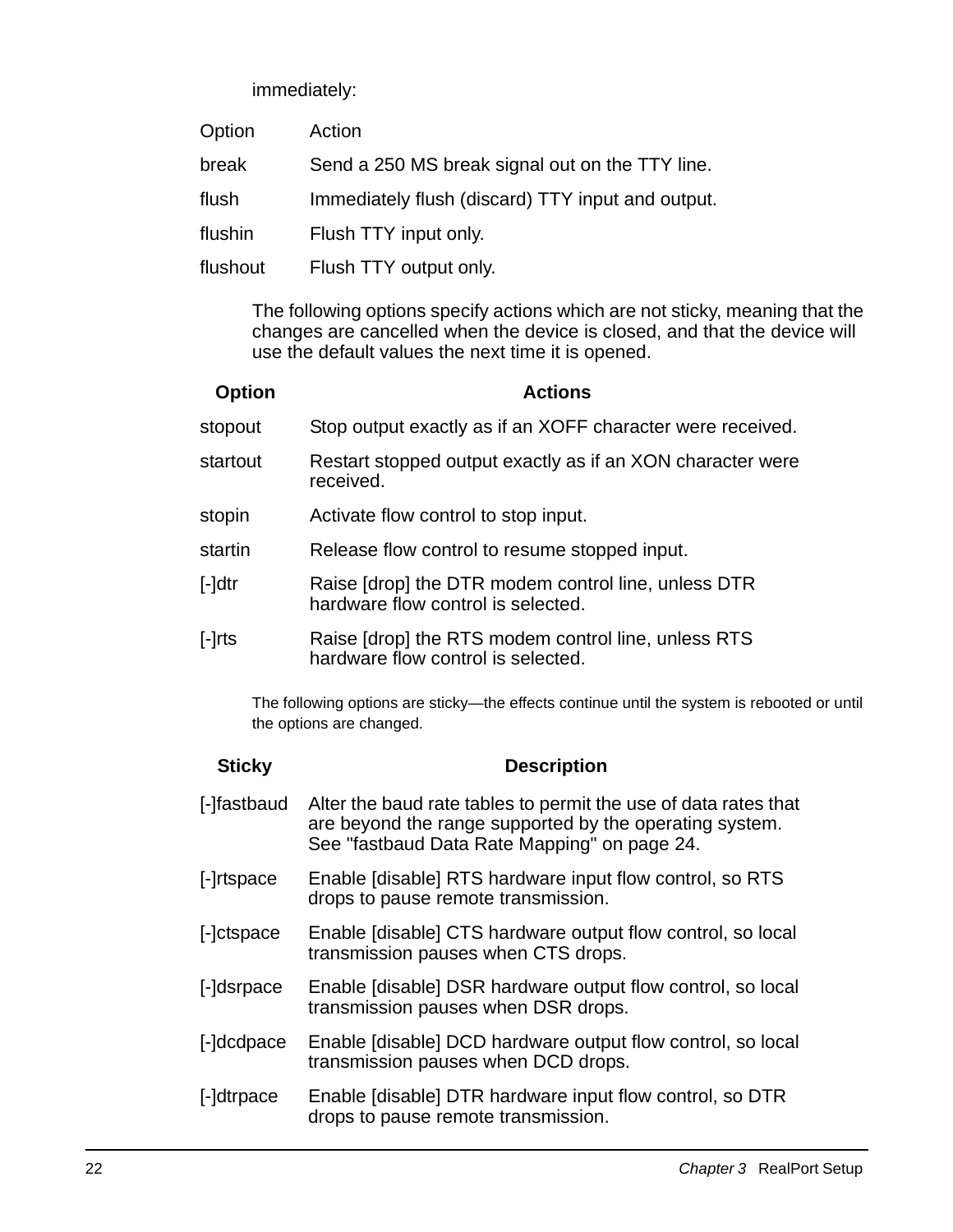| <b>Sticky</b> | <b>Description</b>                                                                                                                                                                                                                                                                                                                                                                                                  |
|---------------|---------------------------------------------------------------------------------------------------------------------------------------------------------------------------------------------------------------------------------------------------------------------------------------------------------------------------------------------------------------------------------------------------------------------|
| [-]forcedcd   | Disable [re-enable] carrier sense, so the TTY may be<br>opened and used even when carrier is not present.                                                                                                                                                                                                                                                                                                           |
| startc c      | Sets the XON flow control character. The character may be<br>given as a decimal, octal or hexadecimal number. Octal<br>numbers are recognized by the presence of a leading zero,<br>and hexadecimal numbers are denoted by a leading "0x".<br>For example, the standard XON character, <ctrl-q>, can<br/>be entered as "17" (decimal), "021" (octal) or "0x11"<br/>(hexadecimal).</ctrl-q>                          |
| stopc c       | Sets the XOFF flow control character. The character may be<br>given as a decimal, octal, or hexadecimal number (see<br>startc, above, for format of octal and hexadecimal numbers).                                                                                                                                                                                                                                 |
| astartc c     | Sets auxiliary XON flow control character. The character<br>may be given as a decimal, octal, or hexadecimal number<br>(see startc, above, for format of octal and hexadecimal<br>numbers).                                                                                                                                                                                                                         |
| astopc c      | Sets auxiliary XOFF flow control character. The character<br>may be given as a decimal, octal, or hexadecimal number<br>(see startc, above, for format of octal and hexadecimal<br>numbers).                                                                                                                                                                                                                        |
| [-]aixon      | Enables auxiliary flow control, so that two unique characters<br>are used for XON and XOFF. If both XOFF characters are<br>received, transmission will not resume until both XON<br>characters are received.                                                                                                                                                                                                        |
| maxcps $n$    | Sets the maximum Characters Per Second (CPS) rate at<br>which characters are output to the transparent print device.<br>The rate chosen should be just below the average print<br>speed. If the number is too low, printer speed will be<br>reduced. If the number is too high, the printer will resort to<br>flow control, and user entry on the terminal will be<br>correspondingly impaired. Default is 100 CPS. |
| maxchar $n$   | Sets the maximum number of transparent print characters<br>the driver will place in the output queue. Reducing this<br>number increases system overhead; increasing this number<br>delays operator keystroke echo times when the transparent<br>printer is in use. Default is 50 characters.                                                                                                                        |
| bufsize $n$   | Sets the driver's estimate of the size of the transparent<br>printer's input buffer. After a period of inactivity, the driver<br>bursts this many characters to the transparent printer before<br>reducing to the maxcps rate selected above. Default is 100<br>characters.                                                                                                                                         |